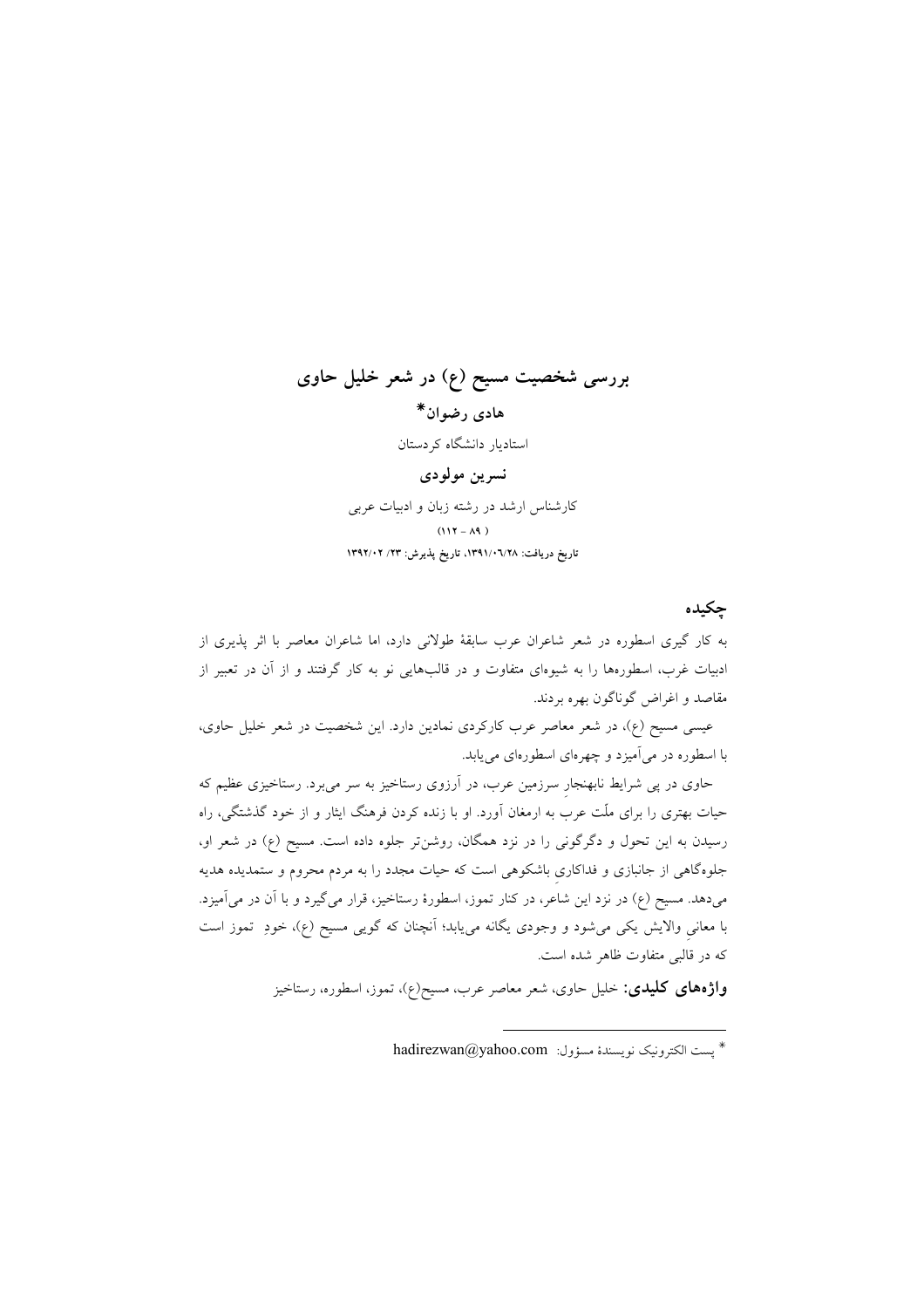مقدمه

شاعران عرب در دوران معاصر به دلایل گوناگونی به اسطوره روی آوردند. از جمله این دلایل میتوان دلایل زیر را برشمرد: ۱- دور ماندن از آزارها و شکنجههای نظامهای حاکم و توانایی ابراز انتقادهای غیر مستقیم از اوضاع سیاسی و سیاستهای نادرست رژیمهای سلطهگر ۲– اصلاح روابط داخلی اجتماع و پرداختن به تحولات سریعی که در سراسر کشورهای عربی به وقوع میپیوست ۳- بیان مشکلات و عقبِماندگیِهای اجتماع ٤– خیزش علمی و ادبی و تأثیر کتاب «سرزمین بیِحاصل» اثر تی اس الیوت بر آگاهی شاعران عرب و توجه آنها به رمز و اسطوره. البته در این میان دلایل ادبی و هنری را نباید از نظر دور داشت؛ از جمله آنکه داستان خود از عناصر مهم و اساسی در هر اسطورهای به شمار می[ید و همین باعث شده تا به عنوان ابزاری ناخودآگاه در بیان معانی پنهان هستی و زندگی بشری به کار آید.

از جمله شاعران عرب كه اسطوره در اشعارشان جایگاهی قابل توجه دارد، شاعران تموزیاند. ابراهیم جبرا، سیاب، یوسف الخال، خلیل حاوی و ادونیس که در شعر خود بیشترین استفاده را از اسطورهٔ تموز و سایر اسطوره های مشابه آن داشتهاند به شاعران تموزی مشهور شدند که البته جبرا ابراهیم جبرا خود اولین بار این نام را بر أن گروه پنج نفري نهاد (ر.ک: رزوق، ۱۹۵۹ :۹۷ و الجیوسی، ۲۰۰۱: ۸۰٦).

خلیل حاوی یکی از شاعران تموزی، در سال ۱۹۱۹میلادی، در روستای «الهوَّیّة»، واقع در كوه «الدروز» به دنيا آمد. (جحا، ١٩٩٩: ٢١٧) او علاوه بر تحصيلاتش در زمينهٔ فلسفه و تسلَّطش بر ادبیات انگلیسی و عربی و اندیشهٔ عربی، برای خود فرهنگ گستردهای را صورت داده بود که ایجاد چنین فرهنگی در نزد شاعری عرب، نادر و غریب می نمود. (همان: ۲۱۸) درون مایهٔ شعر او فلسفی است و به دغدغههای انسان معاصر میپردازد (الضاوي، ١٣٨٤ش: ٨). زمينهٔ اسطورهای شعر او را اساطير مسيحيت میسازد و او مدعی است که انتخاب اساطیر مسیحیت، نه از سر دلبستگی مذهبی بلکه به سبب جهانی بودن این اساطیر است (شفیعی کدکنی، ۱۳۸۰ش: ۱٤۷). حاوی در ششم ژوئن۱۹۸۲ میلادی در خانهاش، در بیروت، با شلیک گلوله از تفنگی شکاری و به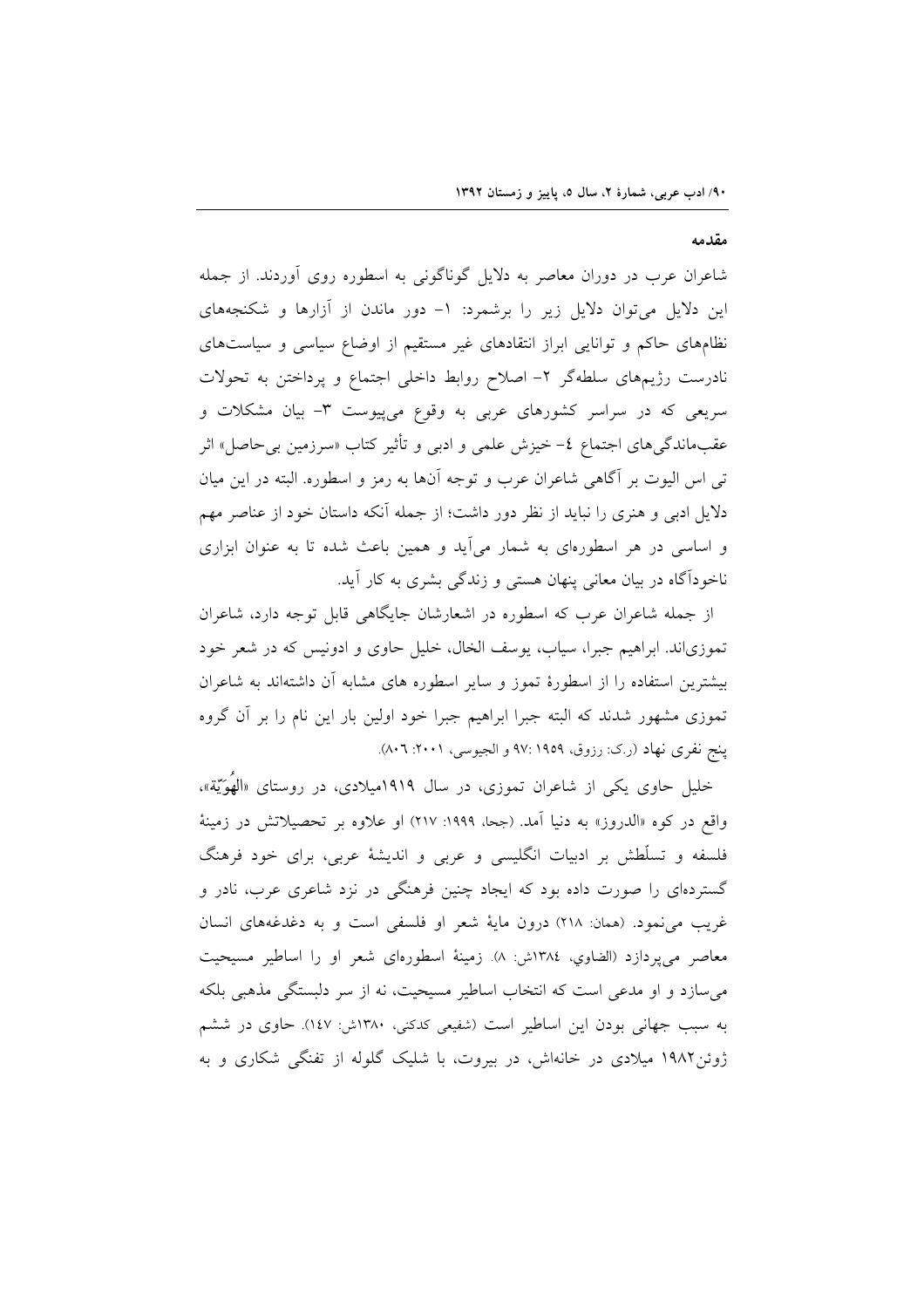انگیزهٔ اعتراض به تجاوز اسرائیل به وطنش و الوده کردن سرزمینش، دست به خودکشی زد (جحا، ۱۹۹۹: ۲۲۷). مجموعه اشعاری که از خلیل حاوی نشر یافته عبارتند از: ١– نهر الرماد، ١٩٥٧، بيروت.٢– الناى و الريح، ١٩٦١، بيروت.٣– بيادر الجوع، 1۹٦٥، بيروت. ٤– الرعد الجريح، ١٩٧٩، بيروت.٥– من جحيم الكوميديا، ١٩٧٩، بيروت. وی همچنین پایان نامهٔ دکتری خود را با عنوان

Gibran: His Background, Character and works

(جبران: پیشینه، شخصیت و اثارش) در مورد جبران خلیل جبران نوشته است. حاوی، مسیح (ع) را منجی بشریت و واسطهٔ رستاخیزی جاودانه میداند. چهرهای اسطورهای که جلوهگاه جاودانگی است. شخصیتی که با ظهور یکبارهاش، حیاتی نیکو و تحولی شگرف را به ارمغان می|ورد. شعر حاوی به گونهای مستقیم به نماد مسیح (ع) اشاره میکند و نقش بازگشت جاودانهاش را در زندگی جامعهٔ در هم شکسته، نشان میدهد. جامعهای که از جور حاکمان بیدادگر نابود گشته و از ناعدالتیها، نامردمیها، ابرابریهای اجتماعی، ناهنجاریها و سیاهیها رنج میبرد. مسیح (ع) در این میان، .<br>ئا نوری است که طلوع میکند و سپیده دمی است که ظلمت شب تیره را کنار میزند. مسیح (ع) نمادی از رهایی است. اسطورهای است سرشار از شکوه و گیرایی که به ارزوهایی بیµاین نظر دارد.

**ا**– تعريف مسأله

مسیح پیامبر (ع). یاریگر مظلومان و هدایت کنندهٔ قوم بنی اسرائیل، شخصیتی است که در کتب عهد عتیق نیز به ان اشاره شده است و انان معتقدند که او به صلیب کشیده شده است. اما قران این عقیده را رد میکند و میگوید خداوند مسیح (ع) را به سوی اسمانها و به نزد خود برده است. شاعران و نویسندگان معاصر عرب، از مسیح (ع) در اثار خود بسیار یاد کردهاند و در اغلب موارد ان را در پیوند با تموز به کار بردهاند. از جمله شاعرانی که مسیح (ع) و عناصر مرتبط به ان در اثارش به وفور یافت میشود. خلیل حاوی است.

> ا توجه به مطالب ذکر شده، دو سؤال اساسی مطرح میشود:  $\ddot{\cdot}$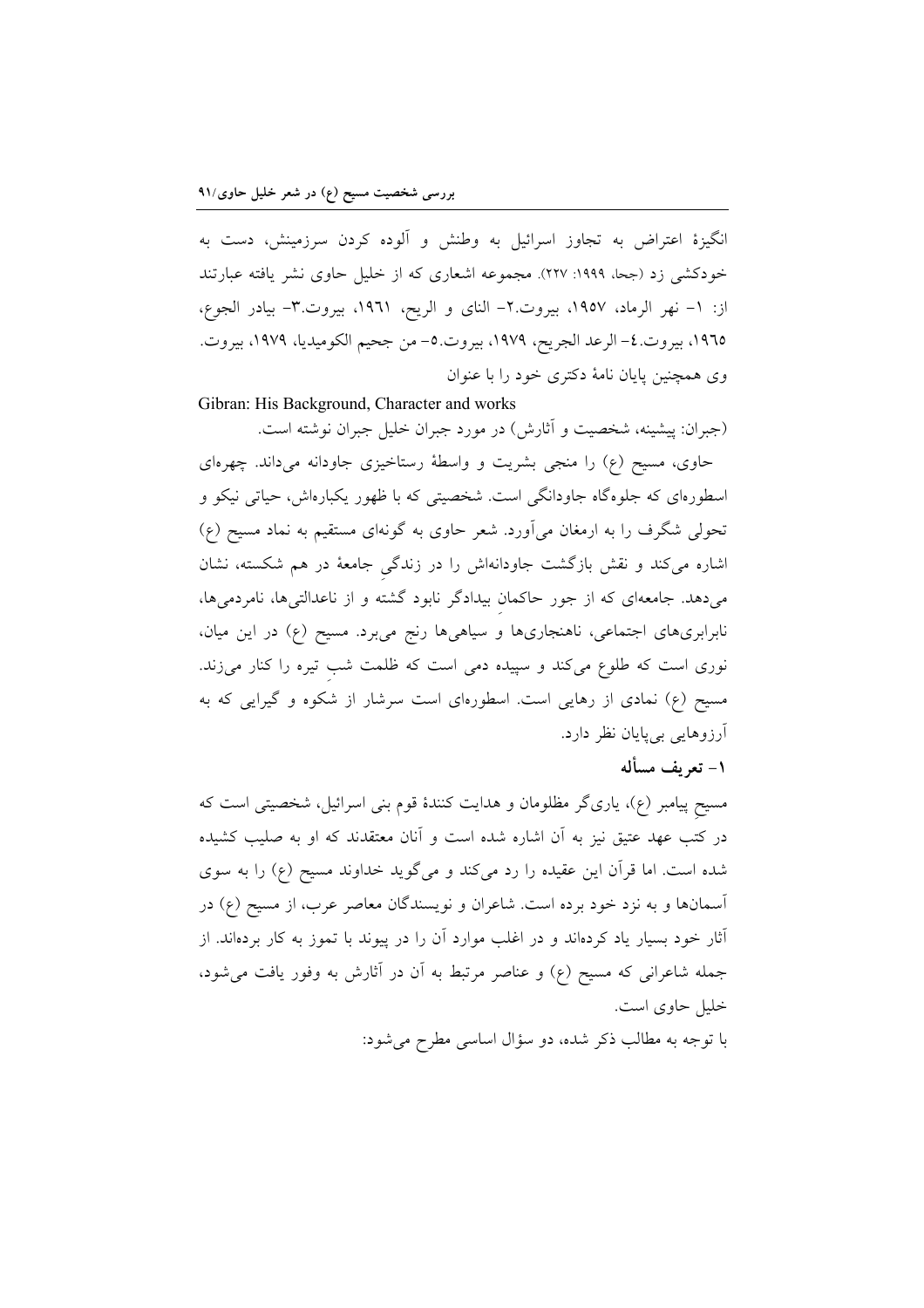۱– شخصیت مسیح (ع) در شعر خلیل حاوی، با مسیح (ع) در کتب اسمانی چه شباهتها و تفاوتهایی دارد؟ ۲- شخصیت مسیح (ع) در شعر این شاعر، چگونه به کار گرفته شده است؟

### ۲– روش انجام یژوهش و پیشینهٔ تحقیق

در این پژوهش سعی شده است که شخصیت مسیح (ع) از دید خلیل حاوی به عنوان یکی از شاعران تموزی، و با استناد به دیوان اشعار وی مورد بررسی قرار گیرد و ارتباط این شخصیت با اسطوره روشن شود. روش تحقیق، روش کتابخانهای و توصیفی-تحلیلی است و در این تحقیق، از طریق گردآوری منابع و اطلاعات و همچنین تحلیل أنها، نتایج کسب شده مورد تحلیل قرار میگیرد. ازجمله پژوهشهایی که به شخصیت مسیح (ع) و تموز در شعر خلیل حاوی پرداختهاند میتوان به موارد زیر اشاره کرد: كتاب «مع خليل حاوي في مسيرة حياته و شعره، ايليا الحاوي، دار الثقافة»، كه از زندگي و شعر خليل حاوي سخن گفته است. كتاب «الأسطورة في الشعر العربي المعاصر، يوسف حلاوي، دار الأداب،١٩٩٤» و نيز كتاب «الأسطورة في الشعر المعاصر، أسعد رزوق، مجلة آفاق،۱۹۵۹» که نکات ارزشمندی در مورد شاعران تموزی و اسطورهٔ تموز و مسیح (ع) بیان کردهاند. همچنین ریتا عوض در پایاننامهٔ کارشناسی ارشد خود با عنوان: « أسطورة الموت و الانبعاث، ١٩٧٤، صص9-١١٢» كه با راهنمايي خليل حاوي نوشته شده است، به تفصیل، اسطوره های رستاخیز را در شعر خلیل حاوی بررسی کرده است. ریتا عوض در كتابي ديگر با نام: «خليل حاوي: فلسفة الشعر و الحضارة، دار النهار،٢٠٠٢، صص۳۷-۵۰» به اسطوره در شعر خلیل حاوی اشاره کرده است. پس از آن باید کتاب «الإتجاهات و الحركات في الشعر العربي الحديث، سلمي الخضراء الجيوسي، ٢٠٠١، صص ٧٩٤ الى ٨٢٢» را نام برد كه در فصلى از آن با عنوان «الأسطورة و النموذج الأعلي»، به بررسي مختصر اسطورهٔ تموز در شعر شاعران تموزي پرداخته است. در ادامه بايد از كتاب «الشعر العربي الحديث تطور أشكاله و موضوعاته بتأثير الأدب العربي، س. موریه، ۲۰۰۳» یاد کرد که در قسمتی از این کتاب (صفحات ۳٦۲ تا ۳٦۹) به تحقیق در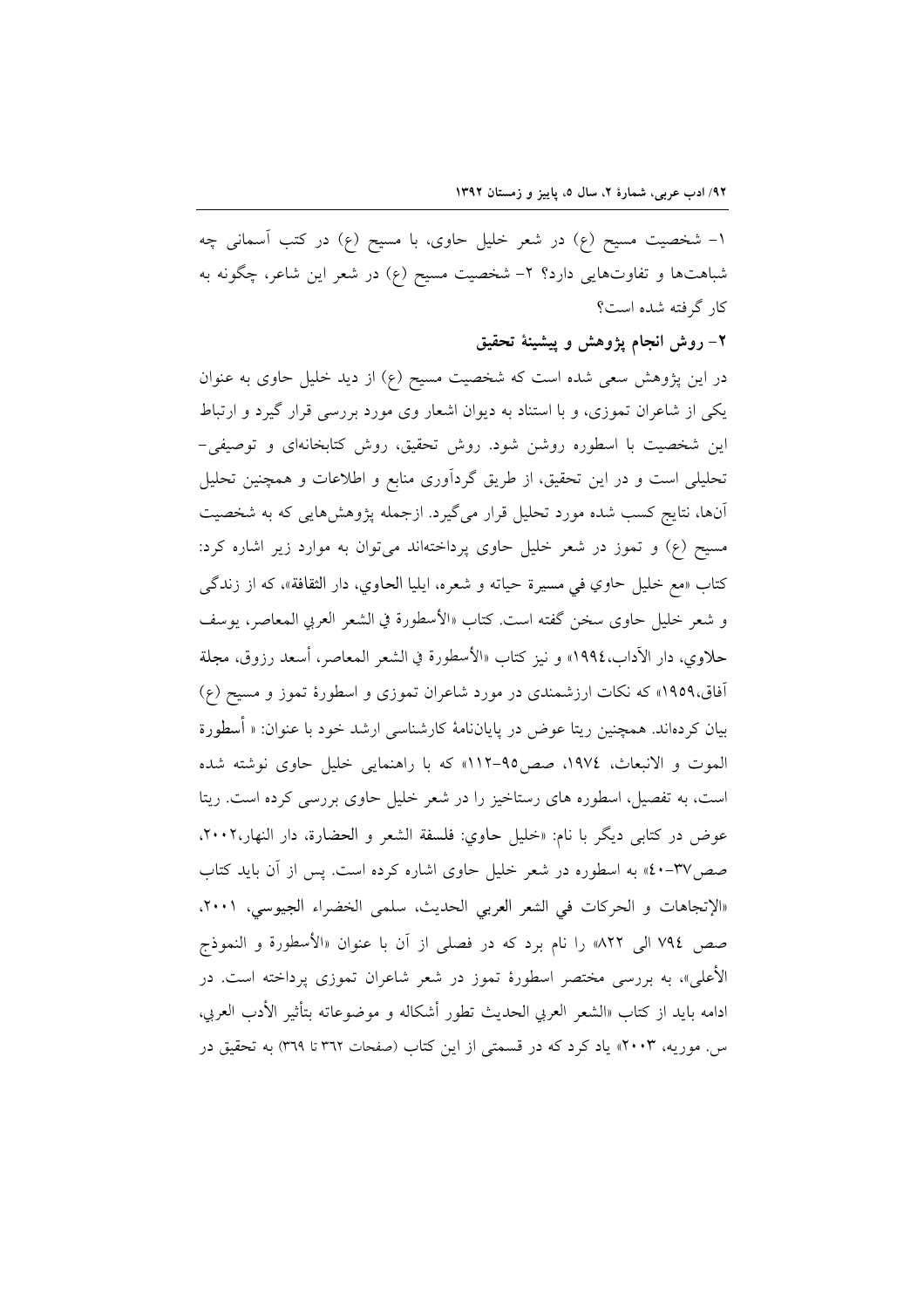باب شخصیت مسیح (ع) و نقش آن در شعر سیّاب پرداخته شده است نویسندهٔ این کتاب در قسمتهایی از آن (صص ۳۷۱ و ۳۷۲)، پیوند اسطورهٔ تموز با شخصیت مسیح (ع) و کاربرد این دو در اشعار سیّاب را مورد بررسی قرار داده است. همچنین مسیح (ع) و نیز اسطورهٔ تموز در شعر یوسف الخال (یکی از شاعران تموزی) در صفحهٔ ۳۷۰ کتاب، مورد تحلیل کوتاهی قرار گرفته است. س. موریه در بحث بسیار کوتاهی، از به کار بردن اسطورههای تموز، ققنوس و مسیح (ع)، و پیوندشان با یکدیگر در شعر ادونیس و همچنین از نقش تموز و ققنوس در اشعار خلیل حاوی سخنی مختصر رانده است (ص ٣٧٥). همچنين كتاب (حركة الشعر العربي الحديث مِن خِلال أعلامه في سورية، د. أحمد بسام ساعی، ۲۰۰۶) پژوهش دیگری است که در بخشی از آن به شخصیتهایی که نمادی از رستاخیز و یادآور بازگشت مجدد و حیات پس از مرگ هستند، در شعر ادونيس اشاره شده است. اين شخصيتها عبارتند از: پرومته، اورفيوس، ققنوس، خضر، صقر قریش و مسیح (ع). (صص ۳۵۸ و ۳۵۹) در قسمت دیگری از این کتاب به بررسی کوتاه اسطورهٔ تموز، شخصیت مسیح (ع) و به کارگیری رمزگونهٔ این شخصیت، با القای مفهوم بازگشت مجدد، در شعر معاصر عرب (به طور کلی) و به طور اخصّ در شعر ادونيس پرداخته شده است. (صص ٣٦٢ و ٣٦٣) و سرانجام در اين كتاب اسطورة تموز، شاعران تموزی و مسیح (ع)، و پیوندشان با یکدیگر، به طور کلی، مورد بررسی قرار گرفته است (ص ٣٧٤). عدنان الظاهر نيز در مقالهای با عنوان «مسيح السياب و مسيح خليل حاوي، مركز الرافدين للدراسات و البحوث الاستراتيجية،٢٠١٢» به مقايسة مسیح (ع) در شعر سیاب و خلیل حاوی پرداخته است. در ایران، پژوهش مستقلی در این زمینه انجام نگرفته و تنها خانم نجمه رجائی در قسمتهایی از کتاب«اسطورههای رهایی» به بررسی اسطورهٔ تموز و نیز شخصیت مسیح (ع) در شعر ادونیس و سیّاب به عنوان دو تن از شاعران تموزي پرداخته است ْ

١ . صفحات ٨٧ تا ٨٩ ٩٢ تا ١١۶، ١١٩، ١٢١، ١٣١ تا ١٢٥، ١٣٩، ١٣١، ١٣٤ تا ١٤٨ تا ١٤٨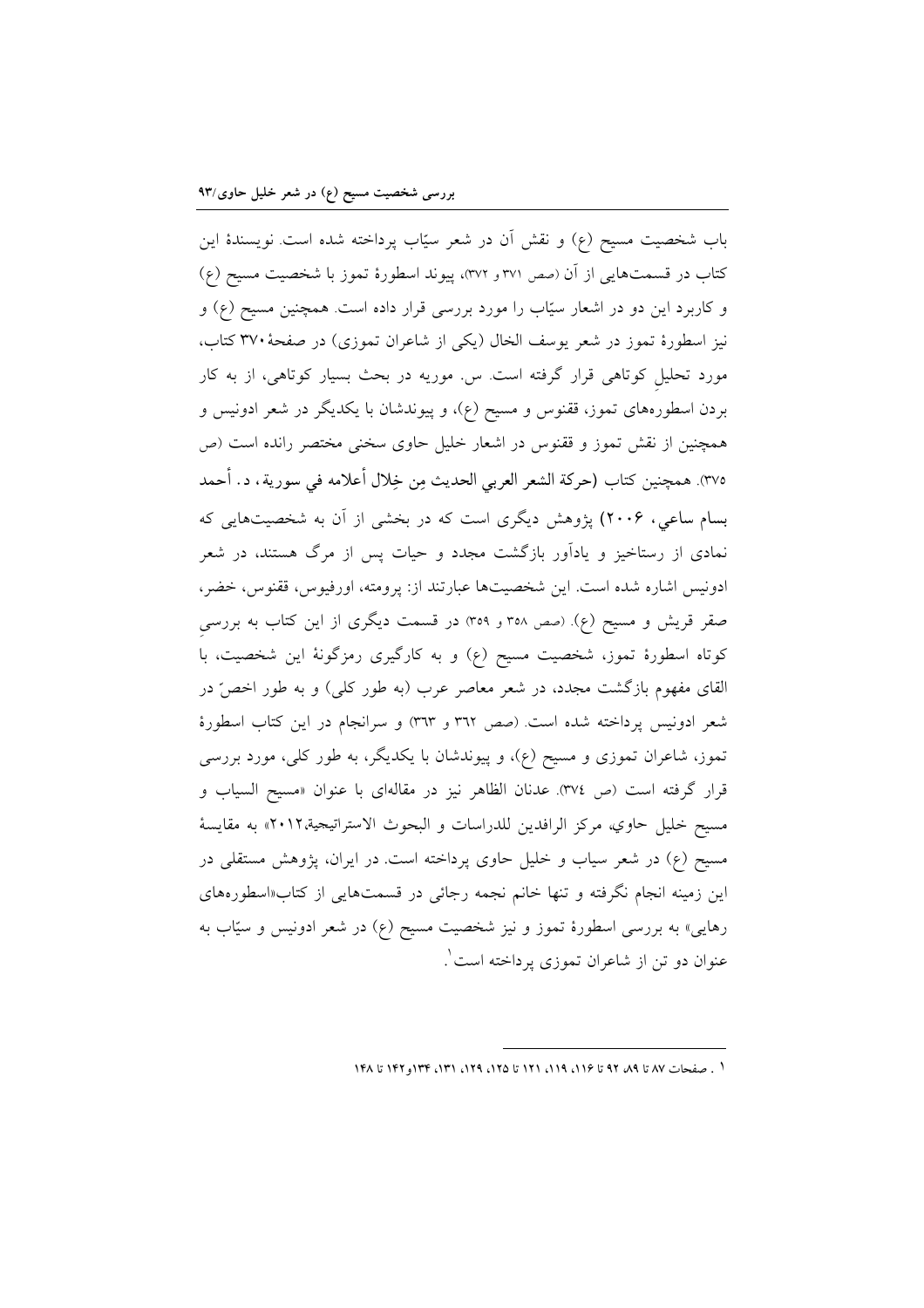### ۳- اسطوره

در زبان مرسوم قرن نوزدهم به هر أنچه كه با واقعيت تضاد داشت، اسطوره اطلاق میشد. این تضاد با واقعیت در نگاه مسیحیت ابتدایی عبارت بود از هر آنچه که با تورات و انجیل توجیه پذیر نباشد (ر.ک:الیاده،۱۳۸۲: ۲۳). اما اسطوره در ذات موضوع با افسانه متفاوت است. افسانههای عامیانه، قصههای سنتی هستند که گاهی شکل و فرمی منسجم دارند و گاه بدون انسجامند؛ از این رو افسانه به هیچ روی نمیتواند اسطوره باشد؛ زیرا هر چه هم مستحکم و پرداخته باشد، فاقد گوهر تقدس و باور آفرینی است. میرچا الیاده در مورد اسطوره میگوید: اسطوره نقل کنندهٔ سرگذشت قدسی و مینوی است. اسطوره راوي واقعهاي است كه در آغاز خلق جهان رخ داده است. به بياني دیگر، اسطوره حکایت میکند که چگونه از دولتِ سر و به برکت کارهای نمایان و برجستهٔ موجودات مافوق طبیعی، واقعیتی نو و بی سابقه در جهان هستی به شکلی غیر منتظره یا به عرصهٔ وجود نهاده است (الیاده،۱۳۶۲:۱۶). او بر همین اساس، ویژگیهای مهم روایتهای اساطیری را مینوی بودن و داشتن زمان و مکان شگرف میداند (ممان. صص۱۸و۲۸و۵۷. آیینی بودن ویژگی دیگر این نوع روایتها است؛ به عنوان مثال مراسم نیایش عیسوی دقیقا یاد آوری و احیای دوبارهٔ زندگی و مصائب مسیح (ع) است و از طریق این احیا و یاد اَوری اَیینی، همان روزهای تاریخی دوباره به زمان حال فرا کشیده شده و تحقق می پذیرند (الیاده،١٣٦٥،ص٤٤). به گفتهٔ الیاده، کار ویژهٔ اساطیر، تبدیل کردن اعمال دنیوی و مادی بشر به اعمال مینوی و مقدس، پاسخ گفتن به حس کنجکاوی بشر دربارهٔ أغاز جهان و توجیه و توضیح و معنا بخشیدن به فعالیتهای انسان است و در کل، بازتاب اشراقات ازلی انسان است که گاه به شکل یک نشانه مطرح میشود (الياده، ١٣٨٥: ٤٠٤).

#### ۰–۲ اسطورهٔ تموز

تموز در بین النهرین و نزد بابلیها به این نام خوانده میشود و کنعانیها و فینیقیها آن را أدونيس ميiاميدند. (هندريكس، ١٩٩٩: ١٥٨). تموز يا آدونيس بر طبق يكي از معتبرترین روایتها، از افسانههای سوری به حساب آمده است (گریمال، ۱۳٦۷: ۲۳). طبق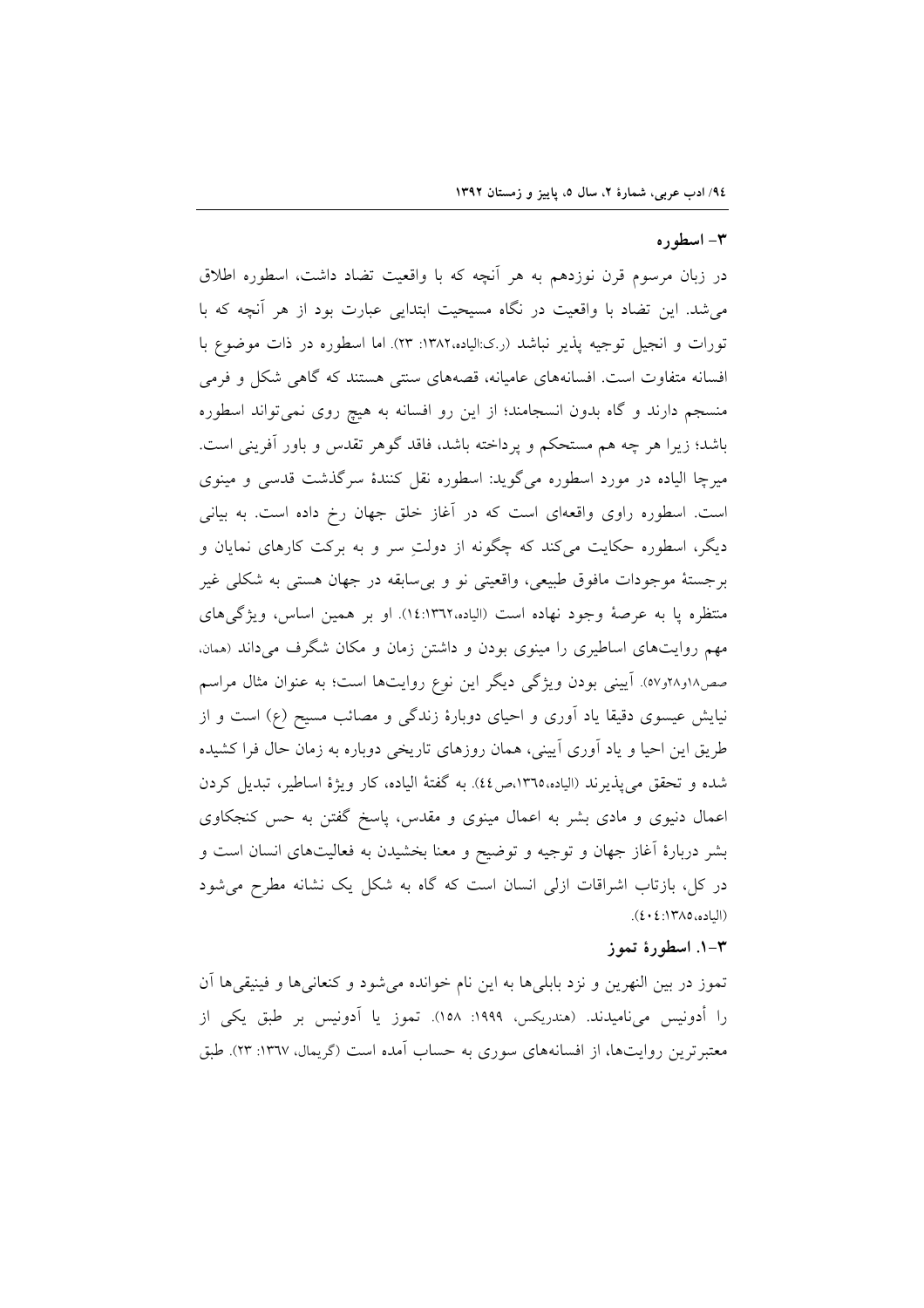این روایت، ثیاس(تئیاس) پادشاه آشور، دختری داشت به نام سمیرنا یا میرا. بر اثر خشم خدایان، میل نیرومند همبستر شدن با پدر، دختر را فریفت. وی برای خاموش ساختن آتش شهوت حرامش، در تیرگی شب، زمان مستی پدر پیرش را غنیمت شمرد و هنگامی که یدر از مستی بیدار شد و راز بر ملا گشت، بر افروخته قصد کشتن دختر را کرد. میرا گریخت و به خدایان پناه برد (یونس، ۱۹۸۳: ۲۲) و خدایان وی را به صورت درخت « مر» در آوردند. ده ماه بعد، شکافی در پوست درخت پدید آمد و پسری که آدونيس نام گرفت از آن خارج شد (گريمال، ١٣٦٧: ٢٣).

الهه تموز(ادونیس) نیروی خلّاقی است که به هنگام سبز شدن گیاهان در بهار و زمان تولید مثل حیوانات، به پدیدههای طبیعت جان میبخشد و الهه انانا(عشتار) تجسمی از حاصلخیزی و باروری در مظاهر مختلف طبیعت است (علی، ۱۹۷۳: ۱۲۹). از مجموع آیینها و اسطورههای پراکنده، چنین بر میآید که تموز هر سال میمرد و از زمین پر سرور به جهان تیره و تار زیر زمین فرو میشد و هر سال معشوق خدا گونهاش در جستجوی او به «سرزمینی که از اَن بازگشتی نیست، به جهان تاریکی که همه جایش را غبار پوشانده است» سفر میکرد. در غیبت او، شور و شوق، دیگر در کار نبود و مردمان و حیوانات، تولید مثل را فراموش میکردند و همه حیات در خطر نابودی بود. پیکی از سوی « ئه اً» خدای بزرگ، عازم رهانیدن الههای می شد که همه چیز این چنین به او وابسته بود. ملکهٔ سنگ دل جهان زیرین، « اَلاّتو» یا «اِرش کیگال»، به کراهت اجازه میداد که به «ایشتر» آب حیات بیاشند تا احتمالاً به همراه<sub>ی</sub> معشوقش تموز، باز گردد، که هر دو با هم میبایست به جهان زبرین فراز آیند و با بازگشتشان همهٔ طبیعت از نو زنده شود (فریزر، ۱۳۸۲: ۳۵۹). در واقع، اسطوره تموز، وجهی از حیات کیهان را بر آدمی مکشوف می سازد که از محدودهٔ حیات نباتی، بسی گسترده تر است، یعنی از سویی وحدت بنیانی زندگی ــ مرگ، و از سوی دیگر، امیدی را که انسان به حق، از این وحدت اساسی، در باب زندگانیش پس از مرگ می تواند داشت، بر ملا می کند. (الیاده، ۱۳۸۵: ٤٠١).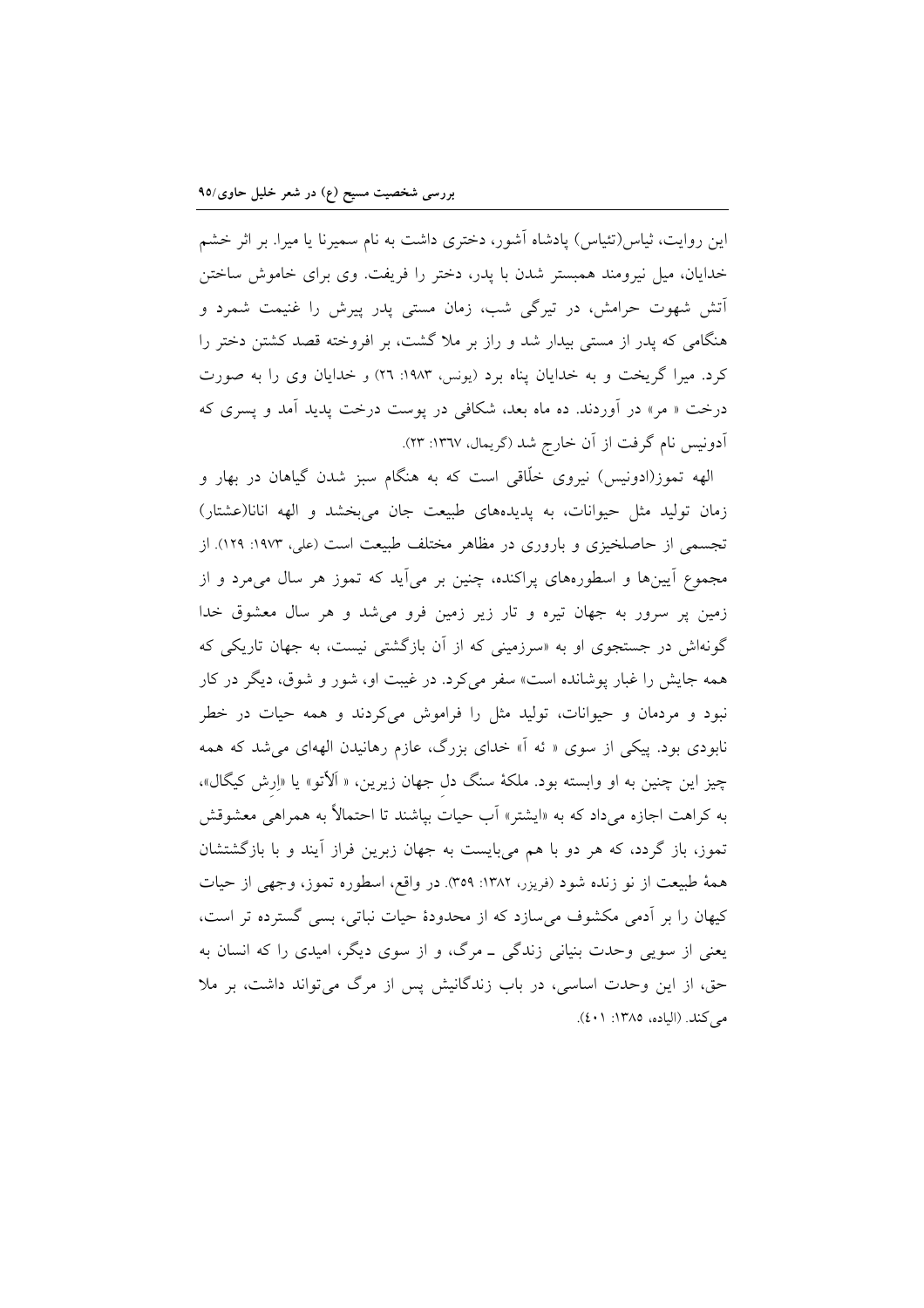٣-٢.اسطورة مسيح- عليه السلام-عیسی مسیح (ع) مردی که ۲۰۰۰ سال پیش در سرزمین اسرائیل زندگی میکرد، پیامبری است که روح بزرگش از ملکوت آسمانهاست و گیرایی کلماتش دلهای مشتاق را تسلیم میکند. در آیهٔ ٤٥ سورهٔ آل عمران، صفات نیکوی عیسی (ع) اینگونه بیان میشود: «وَجيهاً في اللُّنيا وَ الآخِرَةِ وَ مِنَ الــمُقَرَّبينَ»، از جمله بشارتهايي كه به مريم داده شد، دربارهٔ صفات پسندیدهٔ عیسی بن مریم است. از جملهٔ این صفات آن است که او صاحب دین و کتاب آسمانی و پیشوای کاروان توحید و رهبر خداپرستی است و از جمله مقربان در پیشگاه آفریدگار است که در عالم ذرّ در صف رسولان قرار گرفته و به یگانگی آفریدگار اقرار مینمود، و از سایر مردم از اولین و آخرین، گوی سبقت ربوده است. بدین جهت پروردگار در دنیا او را رهبر کاروان توحید قرار داده، و هنگام رستاخیز نیز در صف رسولان و از جمله شفاعت کنندگان خواهد بود.

مسیح (ع) در دید یهودیان از قداستی که در نزد مسیحیان و مسلمانان دارد، برخوردار نیست. یهودیان میگویند که مسیح (ع) به صلیب کشیده شد به حکم و فتوای آنها و به کیفر و مجازاتی که با ناسپاسی و کفران نسبت به خدا، مستحق آن است. به اعتقاد آنان، مسیح (ع) کسی نبود جز یکی از گناهکاران و شورشگران به شریعت و به مجازاتی که شايستهاش بود نيز، رسيد (الخطيب، ١٩٧٦: ٤٠٣).

مسیحیان همچون یهودیان معتقدند که عیسی (ع) به صلیب کشیده شد. چون او خود، می خواست که به صلیب کشیده شود و خودش را برای این عقوبت تسلیم کند که گناهان بشر را متحمل شود و لعنت و مرگ ابدی را از آنها دور سازد (ر.ک:کتاب مقدس،لوقا،٢٤: ٢١-٢٢). مسیحیان معتقدند که مسیح (ع) با خون پر بهای خود، جرائم ایشان را عوض داده و به همین جهت لقب «فادی» به آن جناب دادهاند (کتاب مقدس، نامهٔپولس به قلسیان ۱: ۱٤-۲۳). مسیح (ع) در دید مسیحیان، شخصیتی والاست که شایستگی فرزند خدا بودن را داراست. قرآن کریم دربارهٔ این اعتقاد مسیحیان چنین میفرماید: «**و قالت النصاری الـــمسیحُ ابنُ الله**» (توبه/٣٠) به حکم این آیه مسیحیان گفتهاند که مسیح (ع) پسر خداوند است. اما از دید مسلمانان، مسیح (ع) پیامبر مقدّس و معلّم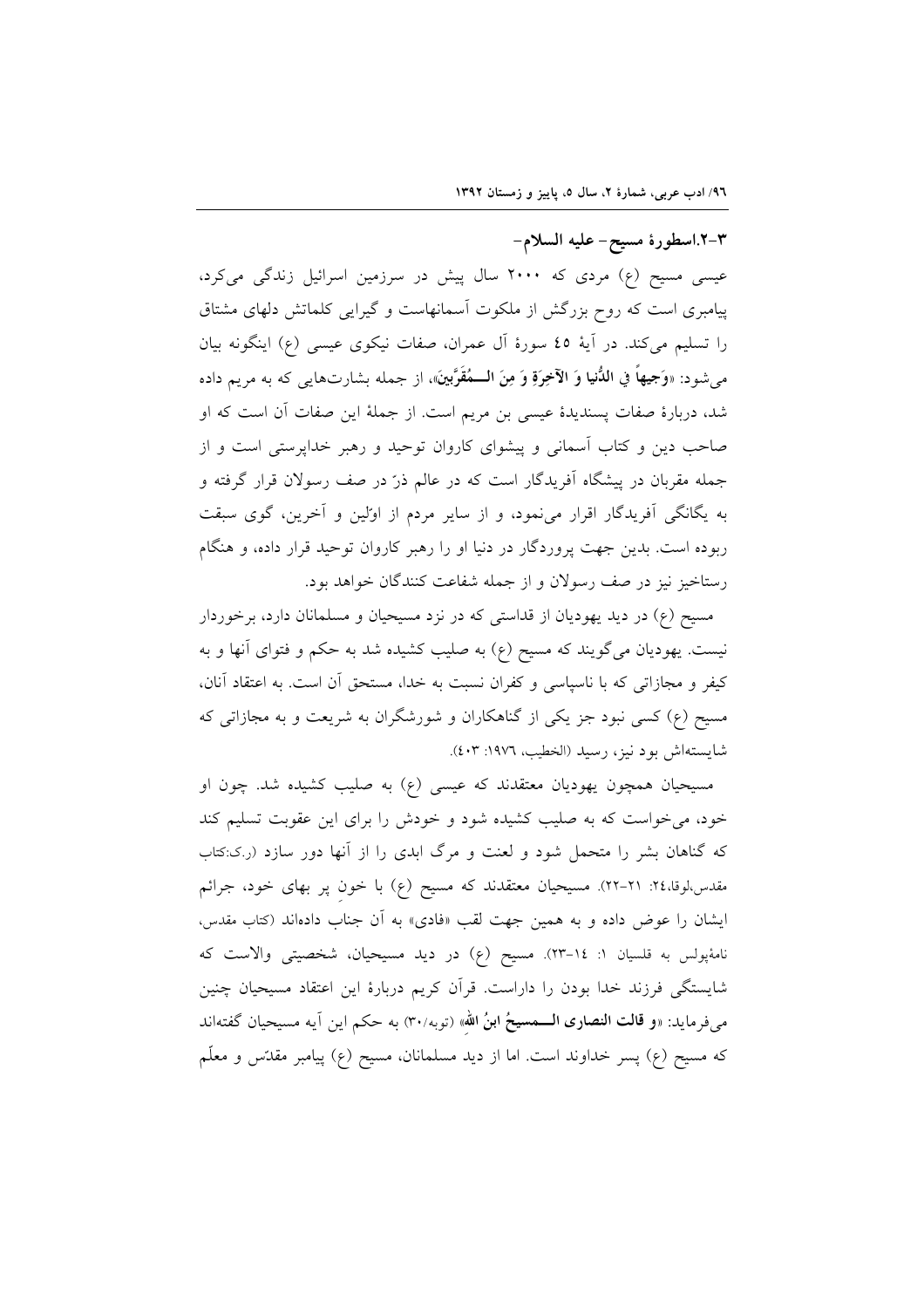بزرگ توحید، اخلاق نیک و روحانیت است. او هرگز به صلیب کشیده نشد. بلکه خداوند او را به نزد خود بالا برد و شخص دیگری که شبیه او بود، به سبب کردار نادرستش گرفتار گردید و مصلوب شد. خداوند در قرآن در آیات ۵۵تا۵۹ از سورهٔ آل عمران در مورد شخصیت حضرت مسیح (ع) سخن گفته است. خداوند دربارهٔ نجات عیسی مسیح (ع) از دست یهودیان و کافرانی که قصد دستگیریش را داشتند چنین می فرماید: « إذ قالَ اللَّهُ یا عیسی إنِّی مُتَوَفَّیکَ وَ رافِعُکَ إِلَیَّ وَ مُطَهِّرُکَ مِنَ الَّذينَ كَفَرُوا وَ جاعِلُ الَّذينَ اتَّبَعُوكَ فَوقَ الَّذينَ كَفَرُوا إلى يَوم القِيامَةِ ثُمَّ إلَيَّ مَرجعُكُم فَأحكُمُ بَينَكُم فيما كُنتُم فيهِ تَختَلِفُونَ « (آل عمران: ٥٥). »

به یاد آر آن زمان را که خدای تعالی گفت: ای عیسی، من تو را خواهم گرفت و به سوی خود بالا خواهم برد و از شرِّ کسانی که کافر شدند، پاک خواهم کرد و پیروانت را بر کسانی که کافر شدند، تا قیامت برتری میدهم. آنگاه برگشتتان به سوی من است و من بین شما در آنچه اختلاف مي کنيد، حکم خواهم کرد».

همچنین آنگاه که نصارای نجران از پیامبر اسلام (ص) در مورد مسیح (ع) پرسيدند، اين اَيه نازل شد:«إنَ مَثَلَ عِيسى عِنْدَ الله كَمَثَل آدَمَ خَلَقَهُ مِنْ تُراب ثُمَ قَالَ لَهُ كُنْ فَيَكُوُنُ»(آل عمران.٥٨)، كه در واقع اثبات بندگی مسیح (ع) و مانند كردن خلقت او به خلقت آدم است (ر.ک: الزمخشري،بي تا،ج۱: ۳٦٧ و الصاوي،٢٠٠٢،ج١٢٥٨:١. ٤- بررسی شخصیت مسیح- علیه السلام- در اشعار خلیل حاوی

٤–١. رنج، شكنجه و غربت

در شعر خلیل حاوی رنج مسیح (ع) از دوخته شدن بر صلیب چوبین، بیانگر تصویر درد و عذابی عمیق در درون او و اشخاصی همچون او با تفکر سیاسی و ذهنیت تحولگرایش است. هدف حاوی از توصیف درد مسیح (ع)، وصف شرایط زجرآور حاکم بر جامعه است. جامعهای شکست خورده و زخمی که در آن عناصر بیگانه به همراه مزدوران و ظالمان، بر مردم بی دفاع میتازند و حاصل ظلم و جورشان، شرایطی نابسامان است که آن را برای ملت رنجدیده به ارمغان میآورند.

حاوی گاه رنج مردم از اوضاع موجود در اجتماع تاریکشان را در قالب رنج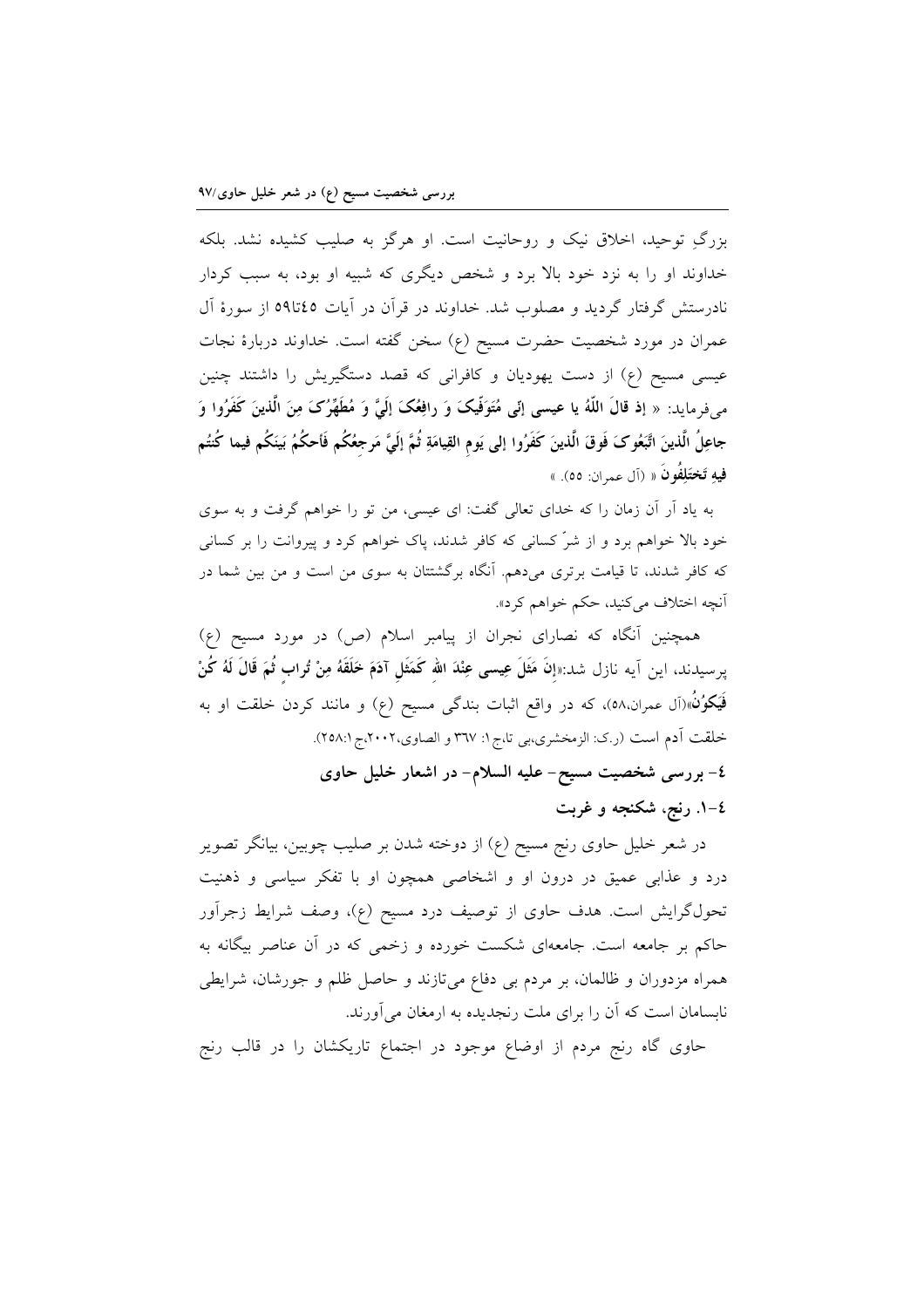مسیح(ع) و شکنجهٔ طاقت فرسایش بیان میکند و گاه درد، اندوه و زجر خود و افرادی مانند خود را بیان میکند. کسانی که نسبت به بسیاری از هموطنانشان از آگاهی بیشتری نسبت به عمق فاجعهای که حیات امت عربی را تهدید میکند، برخوردارند. بنابراین اندوه عمیق و رنج أوری، سینهٔ مبارزطلبانه شان را میپوشاند و حسی دردألود وجودشان را پر میکند و آنجاست که حاوی این درد و اندوه را در پس پردهای نمایشی به تصویر میکشد. تصویری از مسیح (ع) که مورد شکنجه یهودیان ستمگر واقع می شود و بر صلیب تا پای جان، از زخمهای جانکاهی که ظالمان بر او وارد ساختەاند، مى رنجد.

حاوی در قصیدهٔ «**حبّ و جلجلة**» رنج بر صلیب شدن را آن گونه که در سنّت مسیحی است، به استعاره میگیرد تا از خلال آن، از حجم رنجی که تجربهٔ وی را در برگرفته، سخن بگوید. وی برای کسانی که دوستشان دارد، مبارزه میکند و در این راه از تمام رنجها و دردها فراتر می رود تا علاقهٔ شدید خویش را در رویارویی با ستمگران نشان دهد: (الضاوى، ١٣٨٤: ٣٤)

(كَيفَ لا أنفضُ عن صدري الـــجلاميد / الـــجلاميد الثقال / كيفَ لا أصر عُ أوجاعي و موتى / كيفَ لا أضرعُ في ذلِ و صمتٍ: / ردّني ربّي، إلى أرضي / أعِدني للحياة./ وليكن ما كان، ما عانيتُ منها / مِحنَة الصلب و أعياد الطغاة / غيرَ أنّي سوفَ ألقي كلّ من أحببتُ / مَن لولا هُمُ ما کان لي بعثُ، حنين و تمَنّي…) (حاوی، ۱۹۹۳: ۱۳۲ و ۱۳۳)

[چگونه صخرهها را از سینهام نپراکنم/ صخرههای سخت را/ چگونه دردها و مرگم را بر زمین نکوبم/ چگونه ذلیلانه و خاموش ننالم که:/ ای خدا مرا به سرزمینم بازگردان/ مرا به زندگی بازگردان./ تا باشد آنچه که بود، رنجهایی که/ از رنج بر صلیب شدن و جشن ستمگران کشیدهام/ اما من بزودی تمام آنان را که دوستشان دارم، ملاقات خواهم کرد/ کسانی که اگر آنها نبودند، دیگر برای من، رستاخیز ، اشتیاق و آرزویی نبود...]`

حاوی گاه رنج خود از تحمل سختی۵ای زمانه را به رنج مسیح (ع) از حمل صلیب سنگین بر شانههای نحیفش مانند می کند. شبهایی سخت که تاریکی، ترس و استبداد،

ا . در ترجمهٔ شعرها از کتاب کارکرد سنت در شعر معاصر عرب، احمد عرفات الضاوی، ١٣٨٤بهره جستهایم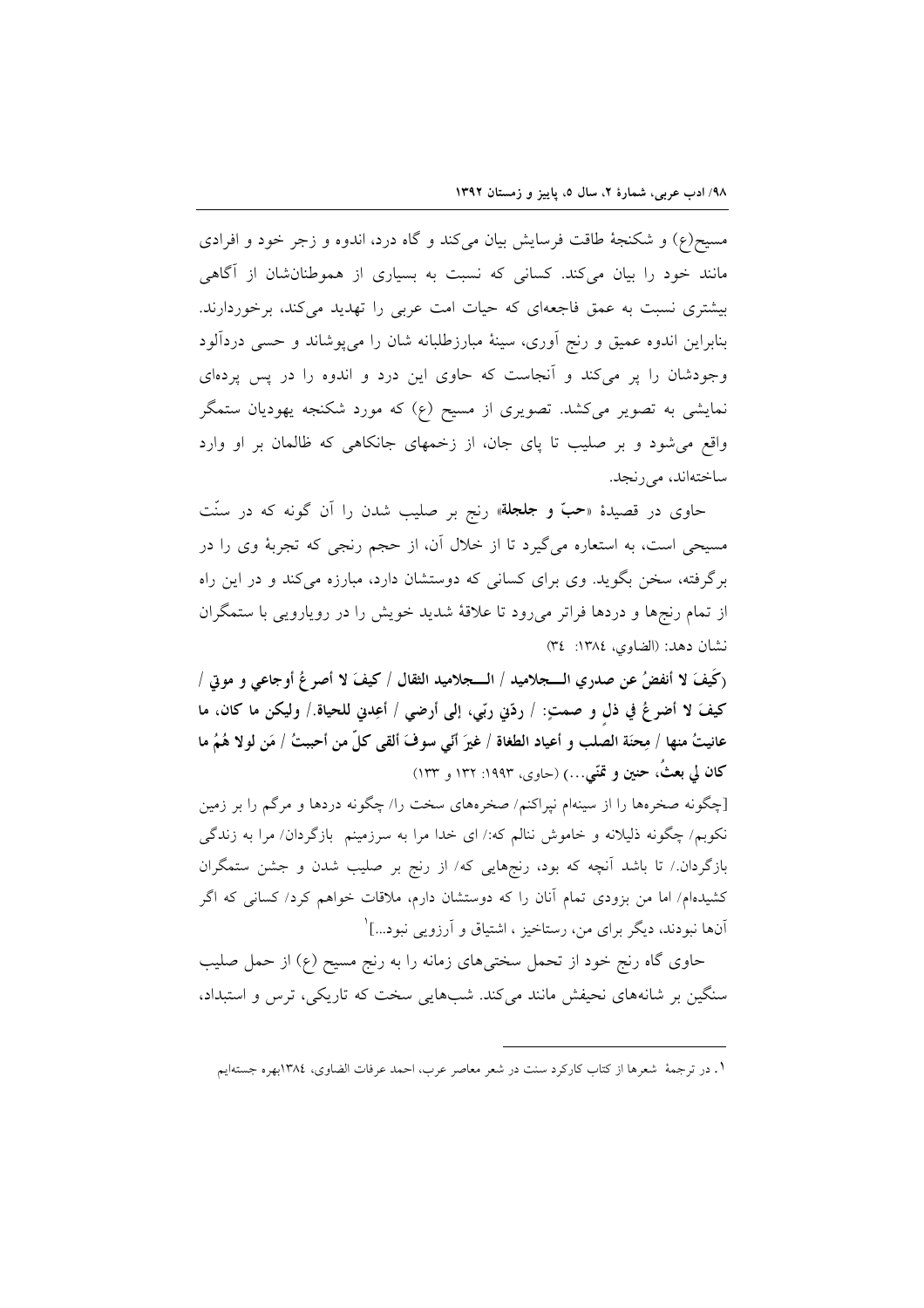قلبها را میآزارد و هراس از شکست و ناکامی، سینه را میفشارد. حاوی از سختیهای روزگار، رنج میبرد. همانگونه که مسیح (ع) از فشار صلیب بر دوش خود رنج میبرد. تا جایی که سنگینی صلیب مسیح (ع) را بر شانههای خود نیز احساس مي كند: (في ليالي الضيق و الـــحرمانِ / و الريح الـــمدوِّي في متاهاتِ الدروب / مَن يُقَوِّينا على حَملِ الصليبِ مَن يَقينا سَأَمَ الصَحراء؟) (حاوي، ١٩٩٣: ٥٢) [در شبهاي فشار و تشويش و ناکامی/ و بادِ همهمه کنان در مسیرهای پیچ در پیچ و بی نشان/ چه کسی ما را بر حمل صلیب یاری میکند؟/ چه کسی ما را از خستگی صحرا حفظ میکند؟]

حاوی از ظواهر فریبندهای که همراه با پیدایش تمدن مادّی در جامعه، بر دیده ملت، پردهای از ابهام و دروغ میافکنند، میرنجد. گویی کفر به آسانی در میان مردم جولان می،دهد و بدیها، ظلمت و سیاهی را به ارمغان میآورند. پس وی بار دیگر خود را همچون مسيح (ع) ميداند كه صليب سهمگين، شانههايش را مي آزارد: (في هنيهاتٍ يهونُ الكُفرُ فيها / مَن يُقوِّينا على حمل الصليب / كيف نَنجوُ مِن غِوايات الذنوب و الـــجَرِيمَة؟) (ممان: ٥٤). [در زمانهای کوتاهی که کفر در آنها آسان میشود/ چه کسی ما را بر حمل صلیب نیرو میدهد و یاری میکند؟/ چگونه از لغزش گناهان و جنایات نجات مییابیم؟]

حاوی در قصیده «العازر عام ۱۹٦۲» لذت جلّاد را از شکنجه مسیح (ع) توصیف میکند. و جسم مسیح (ع) را به تصویر میکشد که با تازیانه و آهن داغ شده، سرخ و کبود گشته است. اما در واقع مراد شاعر از جلّاد، عاملان استبداد و ظالمان و مزدوران بی|یمان است و مسیح (ع) در اینجا نمایانگر شخصیت شاعر و افراد هم عقیده با اوست كه از بحران حاكم بر جامعه در عذابي طاقت فرسا به سر ميبرند: (**لذةُ الــــجلاد تنصبُ**ّ على الكأس / متى ما طالعته من خبايا / الكأس أشباحُ الـــجريمَة: / جسد رصَّعه السوطُ و مُحمّرِ الــحديد / بالورود السود و الــحمر / و غدرانِ الصديد) (ممان: ٣٧٥ و ٣٧٦). [لذت جلاد بر جام جاری و روان (سرازیر) میشود./ هر زمان که شبحهای جنایت از نهانگاه جام به او بنگرد:/ جسدی که تازیانه و آهن داغ شده، آن را زینت داده است./ با گلهای سیاه و سرخ/ و بر كهها و نهرهاي جراحت].

خلیل حاوی، اینگونه غم و رنج خود را از اوضاع موجود در جامعهاش به تصویر می کشد. شفیعی کدکنی در کتاب (شعر معاصر عرب) دربارهٔ جلوهگر شدن اندوه و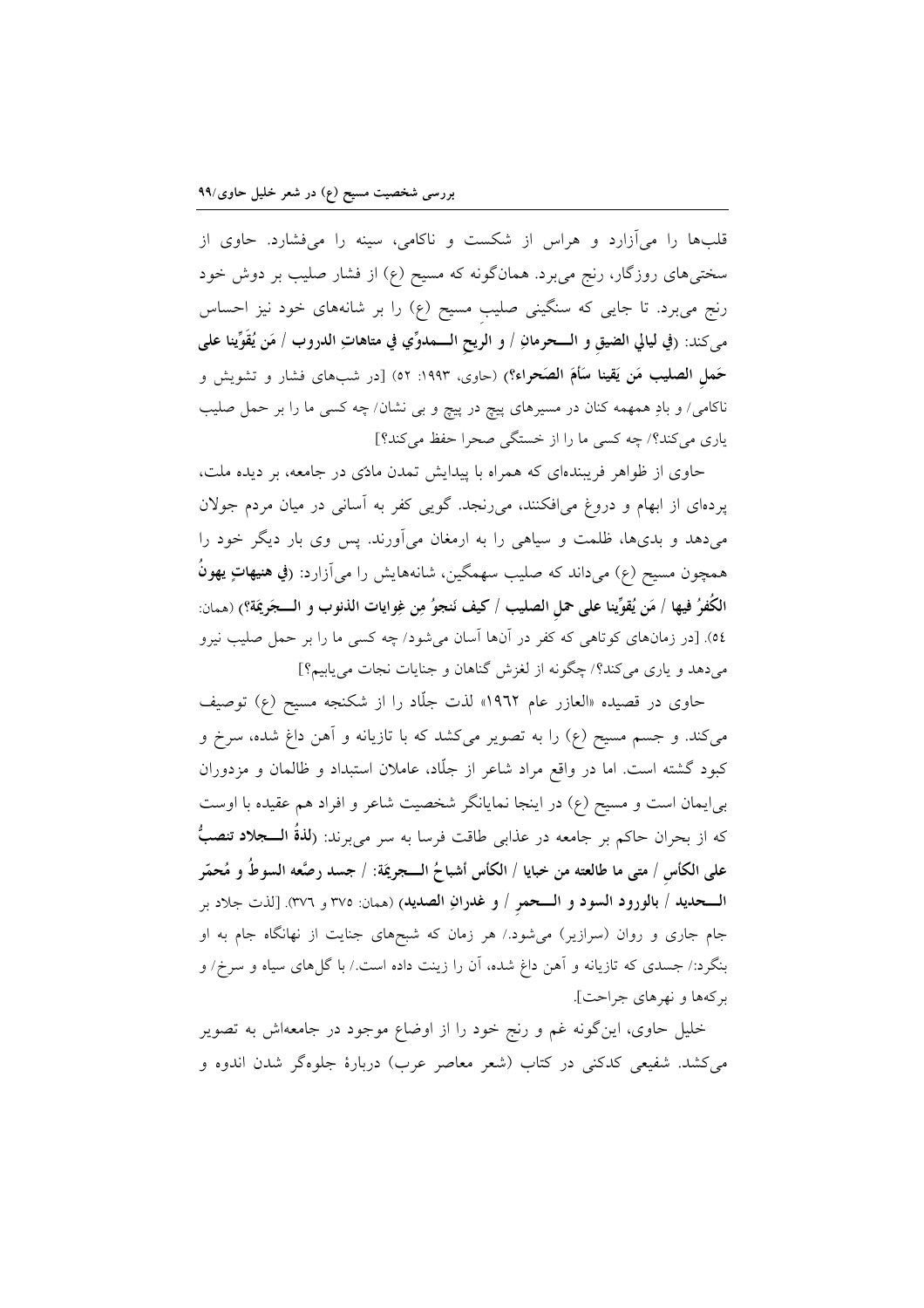عذاب حاوی در شعرش چنین می گوید: «شعرش به اعتبار محتوا، تصویرگر اضطرابهای انسان عصر ماست که هیچ دستاویزی برای چنگ زدن در آن نمی،یابد و همواره سقوطی مستمر و دائمي را در خويش تجربه و احساس مي كند.» (١٣٨٠: ١٤٩). دربارهٔ همين اندوه و عذاب، ریتا عوض تراژدی فروپاشی ایمان دینی نزد خلیل حاوی را مقدمهای برای شکل گیری ایمان تازهٔ او به رستاخیز تمدن عربی میداند. به نظر او، حاوی ملت را به جای خداوند نشانده و خود، پیامبر او شده است و شاید همین امر بتواند فروپاشی درونی حاوی را که منجر به خود کشی وی شد، تفسیر کند (۳۸:۲۰۰۲).

# ٤-٢. معجزات مسيح (ع)

نگاه خلیل حاوی به مسیح (ع) معجزهگر، به گونهای است که او را همچون نمادی زیبا در اشعار خود به کار میگیرد تا از ورای شخصیت جانبخش وی، آزادگانی سلحشور را به تصویر کشد که در برابر مصائب زمانه می ایستند و به یاری هموطنانشان می شتابند و سرزمین غارت شده و مردمان مظلوم را رهایی میبخشند. حاوی در اشعاری چند به معجزات مسیح (ع) اشاره کرده و آنها را نماد گونه به کار میگیرد. یکی از این اشعار، قصیده«سدوم» است. سدوم یکی از شهرهای قوم لوط بود که در آن بیماری انحراف جنسی، شایع گشته بود و خداوند آن را بنا به روایت قرآن ویران کرده است: «**فَلما ج**اءَ أَمرُنا جَعَلنا عَالِيَها سَافِلَها وَ أَمطَرنا عَليها حِجارَةً مِن سِجيلٍ مَنضووٍ» (هود:٨٢). به گفتهٔ مفسران، مهمترین شهری که ویران شد سدوم بود (الألوسی،۱۹۸۵،ج۱۲: ۱۱۲). حاوی، داستان نابودی سدوم را مطرح میسازد و از فضای غمآلودی سخن میگوید که قبل از ویرانی با عناصر ترس و انتظار همراه بود و به نزدیک شدن وقوع مصیبت معاصر، اشاره دارد: (الضاوي، ١٣٨٤: ٦٢). (كانَ صبحاً شاحبا / أتعَسَ من ليلٍ حزينٍ / كان في الآفاق و الأرضِ سكونٌ / ثمَّ صاحت بومة هاجت خفافيش / دجا الأفق اكفَهرّا<sub>ً</sub> (حاوي، ١٩٩٣: ٨١). [صبحي رنگ يريده بود/ نگون بخت تر از شبی غم آلود/ در افقها و زمین، سکوت و سکون بود/ آنگاه جغدی بانگ بر آورد و خفاشهایی به پرواز در آمدند/ و افق تیره و تار گشت].

خلیل حاوی در برابر این ویرانی و انحراف، راه حلی جز انتظار معجزاتی که شهر معاصر عربی را به سلامت اولیهاش بازگرداند و با حجم ویرانی وارد شده به مکان و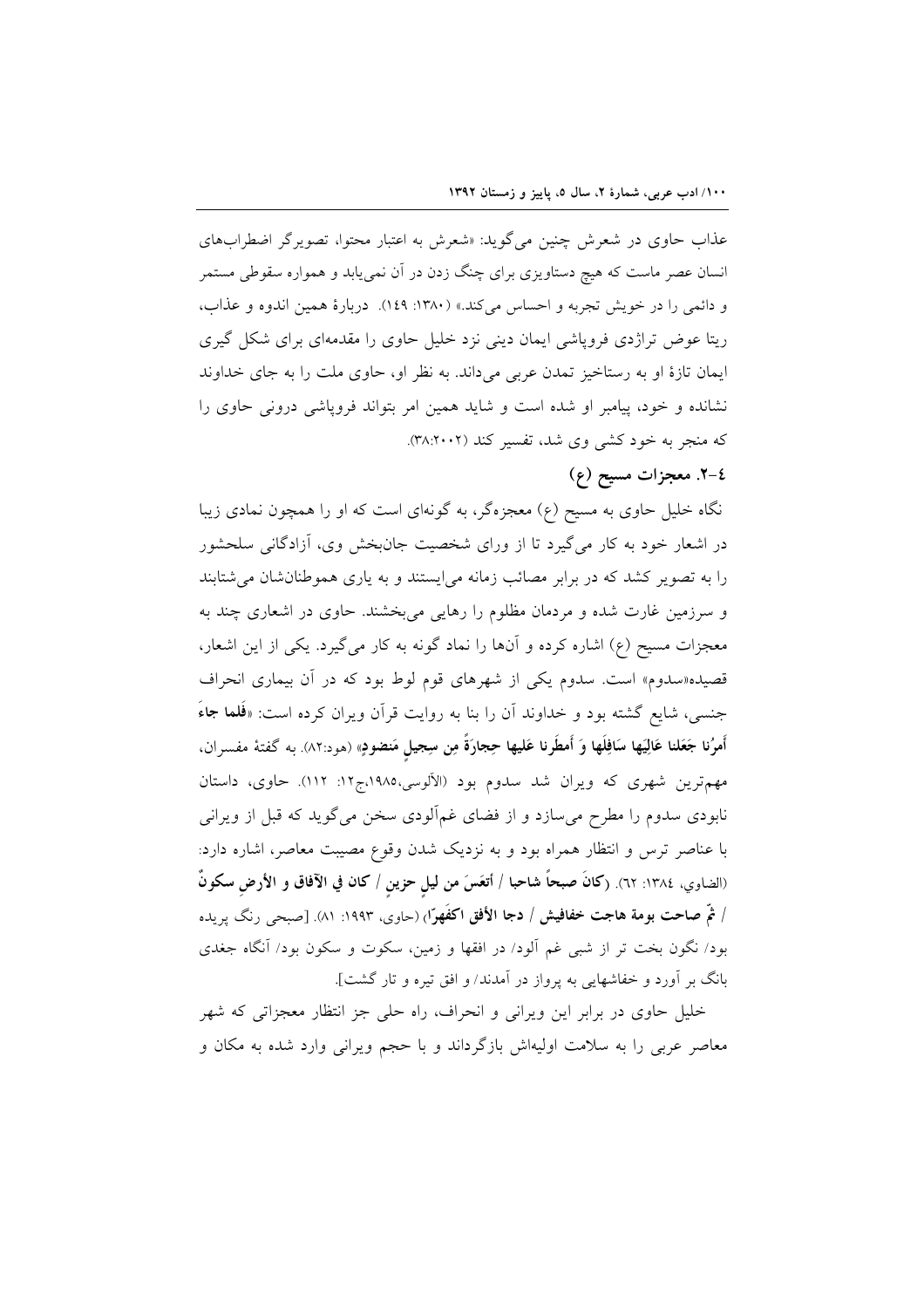انسان سازگاری داشته باشد، نمی یابد. معجزاتی مانند آنچه خضر، محمد (ص) و عيسى(ع) انجام دادند (الضاوي، ١٣٨٤: ٦٤). حاوى در انتظار معجزة عيسى مسيح (ع)، به سر میبرد. معجزمای که میتواند حاصلخیزی و برکت را جایگزین سیاهی و تاریکی گرداند. آنجاست که وی در برابر خداوند می نالد تا دعایش را اجابت نماید و سرسبزی و حاصل خیزی را به سرزمین معاصر سدوم- پس از عقب نشینی ظلمت و انحراف-بازگرداند: (باسم هذا الصّبح في صنين/ و العُتمَة خلفي و جحيم الذكريات / لِيَحُلُّ الـــخصبُ و لتجر الینابیعُ) (حاوی، ۱۹۹۳: ۱٦۰). [به نام این سپیده در صنین/ ظلمت و دوزخ خاطرات پشت سرم/ باید حاصلخیزی جایگزین شود و باید چشمهها جاری گردند].

حاوی، عیسی مسیح (ع) را صاحب معجزات و اعمال خارقالعادهای میداند که زنده کردن العازر، در رأس تمام آن معجزات قرار دارد. العازر شخصی بود که مسیح(ع) او را پس از مرگ، بنا به درخواست خویشاوندانش زنده گردانید. حاوی گاه در اشعار خود، از داستان العازر، بهره ميجويد و از معجزهٔ مسيح دربارهٔ وي (العازر) سخن می گوید. خلیل حاوی، شخصیت العازر را در اشعار خود واژگونه به کار گرفت و او را نماد خيزش و رستاخيز دروغين به حساب أورد.

به سال ۱۹۶۱ میلادی اتحاد مصر و سوریه به شکست می|نجامد و این واقعه بر خلیل حاوی اثری تلخ بر جای میگذارد. شاعر در دیوان «بیادر الجوع» احساس خود را نسبت به این شکست بیان میکند و قصیدهٔ «العاذرعام١٩٦٢» ، اوج تجربهٔ شاعری او در این دیوان به شمار میآید و آن گونه که خود میگوید، العاذر قصیدهٔ « الـهزیـمة قبل الـهزیـمة» است که خلیل حاوی در آن، شکست سال ۱۹٦۷ را پیش بینی کرده است؛ زيرا شكست نتيجة حتمي انحطاط است (عوض،١٩٧٤: ٩٨) . در بخش نخست العازر به عنوان منکر زندگی و مصرٌ بر ماندن در قبر و دور از تمام عناصر و انگیزههایی جلوه میکند که به جسمش اجازه میدهد تا به گونه ای از حیات، بدل گردد: (**ُلُفَّ جسمي**، لُفَّهُ، حَنَّطهُ، و اطمرهُ/ بكلس مالـــح، صخر من الكبريت/ فحم حجري) (حاوى، ١٩٩٣: ٣٤١). [پیکرم را کفن کن، کفنش کن، حنوطش نما / و زیر خاک به وسیله آهکی شور، صخرهای از كبريت/ و زغال سنگ ينهان كن].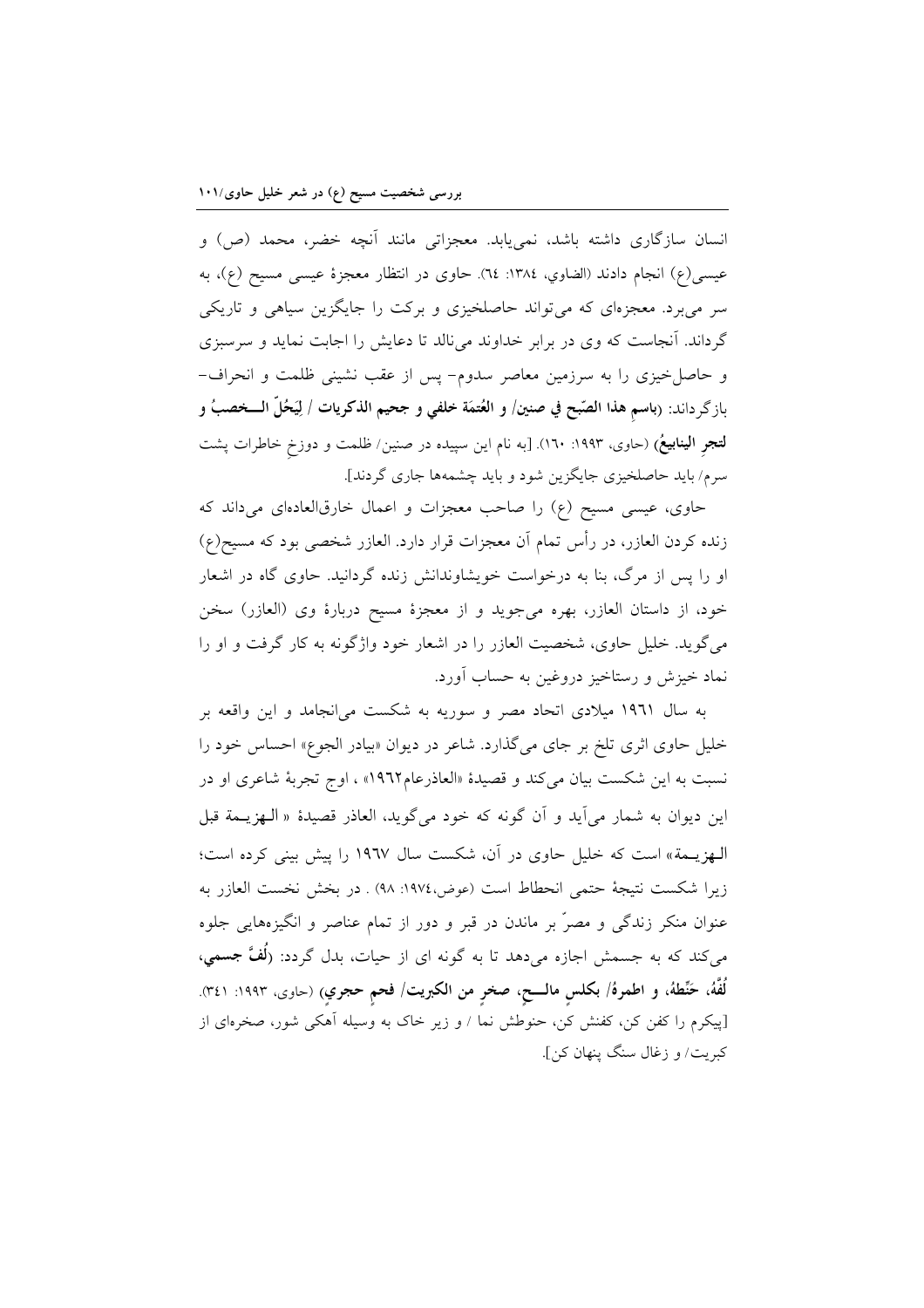علی رغم وجود انگیزههای کافی که العازر را به خیزش و بازگشت مجدد به زندگی تشویق می،نماید، تنها شهوت مرگ غالب می شود و خیزش دوباره غیر ممکن به نظر می رسد. از انگیزه های خیزش و رستاخیز«مردمانی هستند که چرخ آتش آنها را له می سازد» و ننگی که دامنگیر امت گشته و نیازمند کسی است تا آن را بزداید و حاوی از اّن به همسر منتظری تعبیر میکند که منتظر بازگشت العازر است تا وی را از آن مصیبت نجات دهد. حاوی از رستاخیز دوبارهٔ امت عربی نا امید است و آن را امری غير ممكن مي داند (الضاوي، ١٣٨٤: ٩٥): (صلواتُ الـــحبّ و الفصح الـــمغنّى / في دموع الناصري/ أترى تَبعَثُ ميتاً / حَجَرَتهُ شهوةُ الـــموتِ/ تُرى هل تستطيعُ / أن تزيحَ الصّخرِ عنّي/ و الظَّلامَ اليابسَ الـــمركومَ/ في القبر الـــمنيع) (حاوي، ١٩٩٣: ٣٤١ و٣٤٢). [درودهاي عشق و عید پاک اَوازه خوان/ در اشکهای مسیح/ اَیا میپنداری که مردهای را که شهوت مرگ مانعش گشته، زنده نماید؟/ آیا میتواند صخره و تاریکی خشکِ انباشته شده/ در قبر استوار و محکم را، از من به کناری نهد؟].

به کار بردن شخصیت العازر در شعر معاصر، به عنوان رمزی برای رستاخیز و زندگی پس از مرگ، شایع شده است. (زاید، ۱۹۹۷: ۹٤). قصیدهٔ «العازر عام ۱۹٦۲» یکی از اسطورههای مرگ و رستاخیز است که از رنج خلیل حاوی در برابر مسألهٔ تمدن عربی تولد یافته است و در واقع محصول تجربهٔ درونی شاعر و الگوی مرگ و رستاخیز نهفته در ناخودآگاه انسان است. در نتیجه این قصیده اسطورهٔ اصلی را به گونهٔ دیگری مطرح کرده و چهرهٔ آن را چنان زشت جلوه داده است که تحملش را مشکل می کند (عوض،١٩٧٤: ١١١). اَرى جامعهٔ عرب نيز پياپي دچار ناكامي ميگردد، درست مانند شكستها و ناكام هاي دردآور العازر: (عادَ مغلوباً جريـــحاً لَن يَطيبَ/ وَ مَدى كفَّيهِ أشلاءٌ من الـــحقّ/ مدى جبهتِهِ أشلاءُ غارٍ) (حاوي. ١٩٩٣: ٢٥٤). [شكست خورده و مجروح و ناخوشایند بازگشت،/ در حالی که پهنای کف دستانش پارههایی از حق بود/ و مسیر پیشانیش ياره هاي غاري].

حاوي در قصيدهٔ «العازر عام ١٩٦٢» شخصيت ديگري را به تصوير مي كشد كه رمزی از رموز زندگی و ادامه حیات است. آن شخصیت، همسر العازر است. (الحاوی، بي تا: ٥٦٦)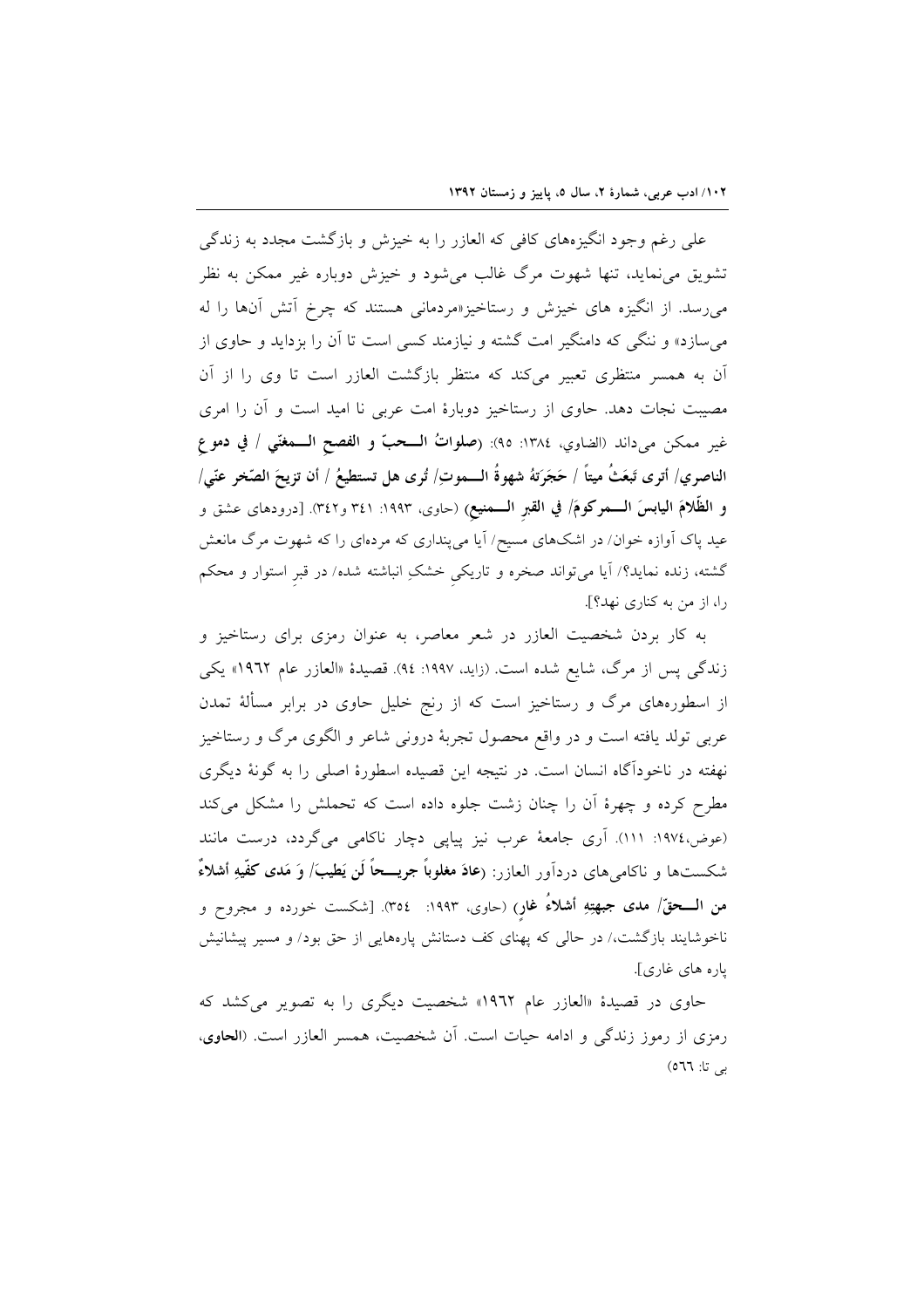همسر العازر، الههٔ بزرگ، مادر، عروس و أن سرزمینی است که هنوز جوان و شاداب است، اما فرزند و داماد او، العازر، ساية سياه خود را بر او مي افكند. او به سان دريايي است که قایقی مرده بر آن خوابیده که به سوی زندگی در حرکت نیست. آری این زمین جوان و حاصلخیز به زودی به صحرای خشکی بدل خواهد شد (عوض،١٩٧٤: ١٠٤). زمین مشتاق به باروری است اما او (العازر) برای آرزوهای وی، ناامیدوارانه آمده است. در چشمان او (العازر) اشباح مرگ نمایان میشوند (حلاوی، ۱۹۹٤: ۱۸٦). (**کانَ من حین** لِحين/ يعبر الصحراءَ فولاذٌ مَحمى،/ خنجرٌ يلهث مَجنوناً و أعمى/ نَمِرٌ يلسعه الــــجو ع فيرغى و يهيج/ يلتقيني علفاً في دربهِ/ أنثى غريبة/ يتشهّى وجعى، يُشبع/ من رعبي نيوبَه،/ كنتُ أسترحم عينيهِ/ و في عينيّ عارُ امرأةٍ/ أنَّت، تعرَّت لغريب/ و لِماذا عاد من حفرتهِ/ ميتاً كنيب/ غيرُ عِرق/ يترف الكبريت مسودَّ اللهيب؟) (حاوي، ١٩٩٣: ٣٤٨ و ٣٤٩). [گاه گاهي از صحرا عبور مي كند/ همچون فولاد گداخته/ مانند خنجری است که نفس نفس می(ند، دیوانه و نابیناست/ پلنگی است که گرسنگی آزارش میدهد، پس خشمگین میشود و به جوش میآید./ با من همچون علفی در مسیرش برخورد میکند/ زن(مادینهای) که با او غریب است/ ناخوشی من، مشتاق است/ دندانهایش را از وحشتِ من ارضا میکند/ از چشمهایش طلب رحم میکردم/ در حالی که در چشمانم، برهنگی و محرومیتِ زنی است که/ میiالد، و برای (شخص) غریبی پوشش خود را برداشته است/ و برای چه از گودالش بازگشته است/ مرده و غمگین / بدون اصل و ریشه است/ و همچون کبریتی است که با شعلهٔسیاه، تمام می شود؟]

اگر العازر از قبرش برمی خاست و به سوی همسرش بازمی گشت و او را در آغوش می گرفت و به لقای او خرسند می شد، بازگشت او بازگشتی حقیقی و عادی به نظر می آمد و مورد ردّ و انکار دیگران واقع نمی شد؛ اما العازر به خانهاش بازگشت درحالی که در أنجا با جسد خود که همزمان زنده و مرده بود، ملاقات کرد و روح او، در حقيقت قبر خود را در اَغوش گرفت (الحاوي، بي تا: ٥٦٦). بنابراين داستان زنده گشتن العازر توسط مسیح (ع) در شعر حاوی، نمادی است از انسانی که همچنان دلبستهٔ اَن مرگ و جمودی است که سالهای سال گریبانش را گرفته و می خواهد از این جمود مرگ آور رهایی یابد.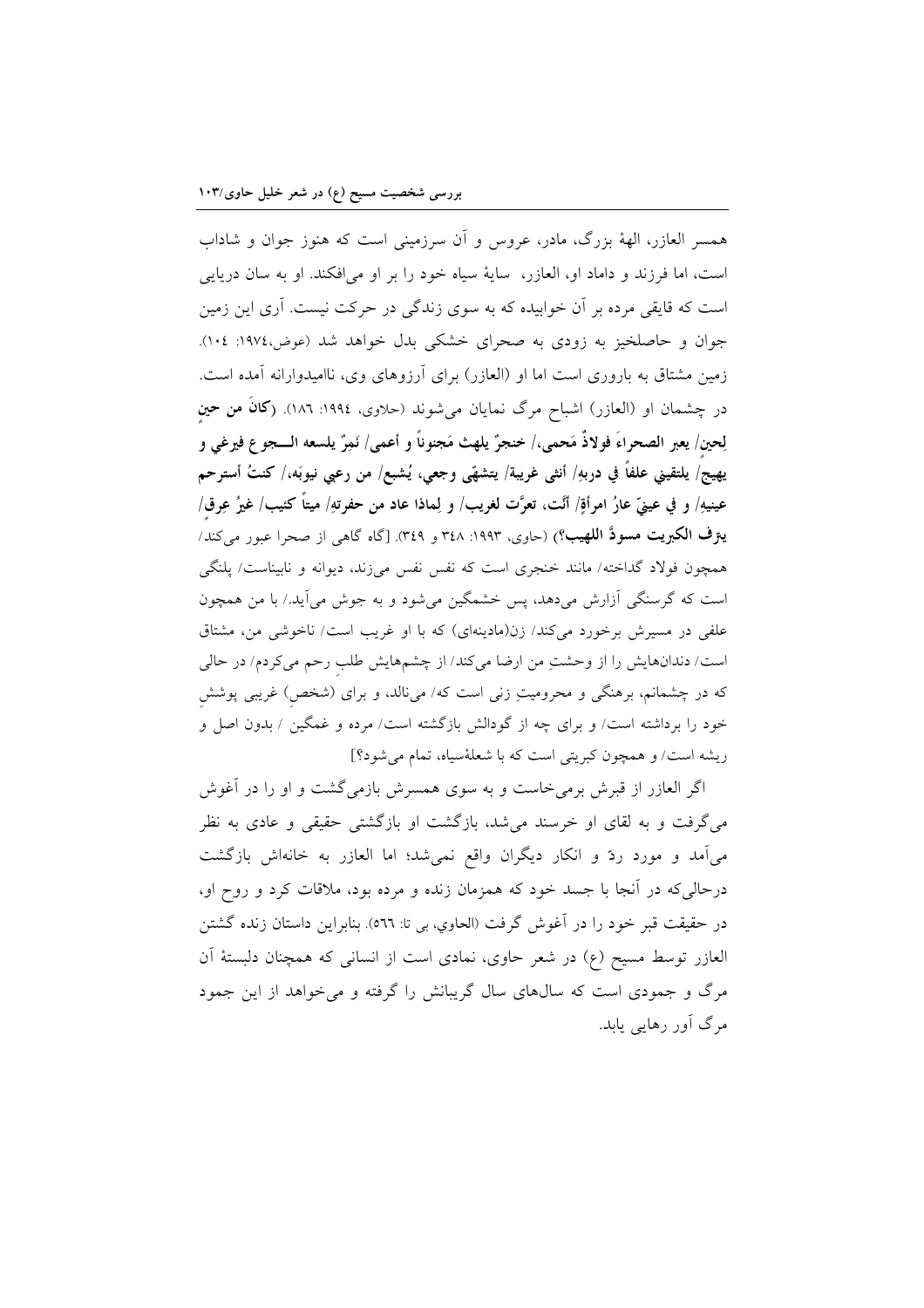### ٤-٣. مرگ

«توفّي» به معناي تمام گرفتن چيزي است. «توفّي»، بر مرگ هم قابل انطباق است؛ زيرا خداوند متعال به هنگام مرگ، جان انسان را میگیرد. چنان که میفرماید:«اَللهُ یَتَوَّفی الأنفُسَ حِينَ مَوتِها وَ الَّتِي لَم تَمُت في مَنامِها فَيُمسكُ الَّتِي قَضى عَلَيها الـــمَوتَ وَ يُرسِلُ الأخرى» (زمر: ٤٢). [خداوند، جانها را در حين مرگ و به هنگام خوابشان مىگيرد. آنكه موتش فرا رسیده، نگاه میدارد و آن دیگری را به سوی بدن میفرستد]. از دقت در آیهٔ فوق، معلوم میشود که «توفی» به معنای «موت» نیامده، بلکه به معنای گرفتن و حفظ کردن آمده و این مفهوم، هم بر موت انطباق دارد و هم بر نوم و هم بر مصداق یا مصادیقی دیگر. (بهشتی، ۱۳۷۳: ۲۹۹). با توجه به شواهد قرآنی، معلوم میشود که توفی عیسی بن مریم (ع) به معنای مرگ او نیست. بلکه توفی به معنای گرفتن و نگهداشتن است. (همان: ٣٠١). بنا بر آنچه گفته شد و بر طبق اعتقاد مسلمانان، مسیح (ع) هرگز به صلیب کشیده نشد و نمرد. مرگ مسیح (ع) در شعر حاوی به معنای شکست در برابر جور زمانه است. حاوی مرگ آمال و آرزوهای خویش، مرگ امید به خیزش و مرگ و نابودی کوشش های هموطنانش را به زیبایی در قالب مرگ مسیح پاک (ع)، به تصویر می کشد. مرگی که در مرحلهای دیگر از شعر او، به تولدی دوباره مبدل می شود. اما پیش از آن و در بحبوحهٔ فاجعه و نیستی، بسی حزن آلود و دردآور است.

حاوي در قصيده «في جوف الحوت» با بيان لغات<sub>ي</sub> چون جلّاد و تازيانهٔ خونين، مرگ رنج اَور مسیح (ع) را پس از شکنجهٔ شدید، به یاد میآورد و اکنون، در اینجا شاعر از مرگ آرمانهای والایش، آنقدر محزون و ناامید است که وجود خود و هماندیشانش را تحتِ فشار مرگبار تازیانهٔ جلّادی سنگدل احساس میکند. همان جلّادِ خونخواری که مسیح بی گناه را به قتل رساند، اکنون تازیانهٔ مرگ آلودش را بر ستمدیدگان میکوبد: (و مَتى يُمهلُنا الــجلَّادُ و السَّوطُ الــمُدَمَّى؟ / فنموت / بين أيدٍ حانياتٍ،/ في سكوتٍ، في **سکوت**) (حاوی، ۱۹۹۳: ۹۳). [و چه زمانی جلّاد و تازیانه خونین به ما مهلت میدهند و رهایمان میکنند؟/ تا بمیریم/ میان دستهای خمیده/ در سکوت، در سکوت]. حاوی در قصیده «بعد الجلید»، مرگ در اجزای ریز و درشتِ طبیعتِ عظیم را به تصویر می کشد.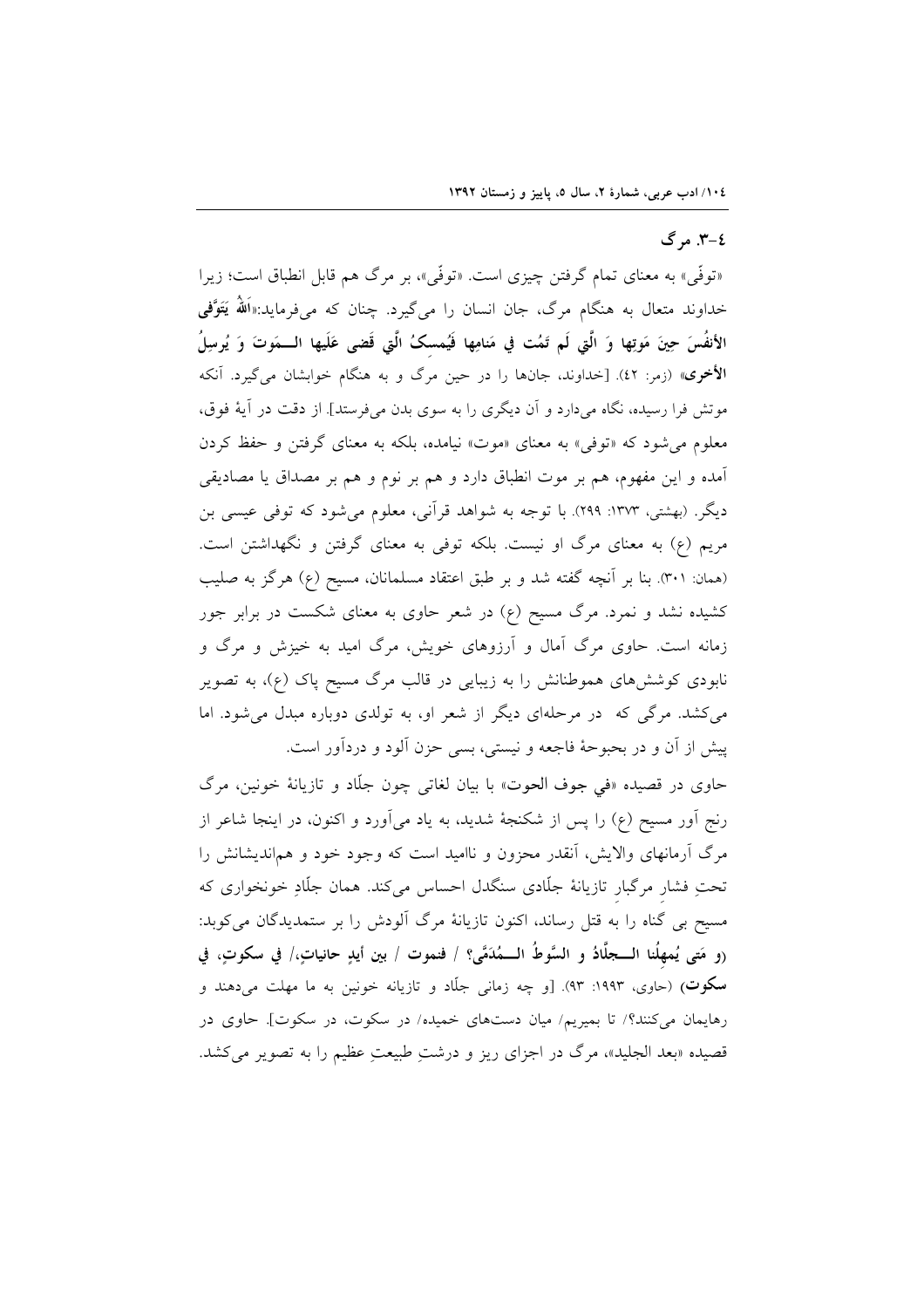مرگی تدریجی و سرد که همه جا را میپوشاند و دستان سردش را بر اندام زمین مىكشد: (عندما ماتت عروقُ الأرض / في عصر الـــجليد / مات فينا كلُّ عِرق / يبست أعضاؤنا لَحماً قديد عَبثاً كُنَّا نصدُّ الريحَ / و الليلَ الـــحزينا / و نداري رعشة / مقطوعةَ الأنفاس فينا، / رعشةَ الـــموتِ الأكيدِ) (همان: ١١٧و١١٨). [هنگامی که ريشههای زمين در عصر یخبندان مُرد/ در ما تمام ریشهها و اصلها نابود شد/ اندامهای ما همچون گوشتی قطعه قطعه شده، خشکید/ بیهوده مانع باد و شب اندوهگین میشدیم/ و با لرزه های نفس بریده درون خود را مداوا مي كرديم،/ لرزهٔ مرگ حتمي].

مرگ بر همه جا، سایهٔ منحوسش را یهن کرده است. خون در رگها ایستاده و اعضای بدن انسانها به گوشتی کهنه و بدون زندگی تبدیل میشود. تلاش شاعر برای ایستادن در برابر باد سرد و یخ زده که امواج یخی را در شبهای تاریک و غمگین منتشر می کند، با شکست مواجه شده است. نفس ها قطع می شود و می لرزد و این همان حالت احتضار خبر دهنده از آمدن مرگِ حتمی است. حاوی همچنین در ادامهٔ همان قصيده مي گويد: (في خلايا العظم، في سرِّ الــخلايا / في لهاثِ الشمس، في صحو الـــمرايا / في صرير الباب، في أقبيَةِ الغَلَّةِ، / في الـــخمرةِ، في ما ترشحُ الـــجدرانُ / من ماء الصَديد / رعشة الـــموت الأكيد) (حاوي، ١٩٩٣: ١١٨ و ١١٩). [در سلولهاي استخوان، در نهان و درون سلولها/ در نفس بریدگی خورشید، در روشنی آینهها/ در غژ غژ(سایش) در، در سرداب محصول/ در شراب، در آنچه دیوارها از آب چرک و جراحت تراوش میکنند،/ لرزهٔ مرگ حتمی].

در اینجا نشانههای زندگی، نابود و سینه های طبیعت، خشک میشوند و همه چیز رو به جمود پیش میرود. حتی اّتش خورشید، خاموش میشود و همراه با آن، تمام تابندگی و درخشش و تمام جنبشها، از بین میرود. حاوی، مرگی درد آور را توصیف میکند که تمام کائنات را در برمی گیرد و این همان مرگ تموز است. تموز بخشنده و سبز که با حضورش، باروری و حاصلخیزی در طبیعت منتشر می شود و اکنون در غیاب تموز، همه چیز مرده است و تا زمانی که او بازنگردد، مرگ، طبیعتِ مرده را در آغوش سردش می فشارد. حاوی، تموز را برابر و همسنگ با مسیح (ع) میداند. مسیح جان بخش که منجی بشریت است و در زمان مرگ و غیابش همه چیز ویران است و در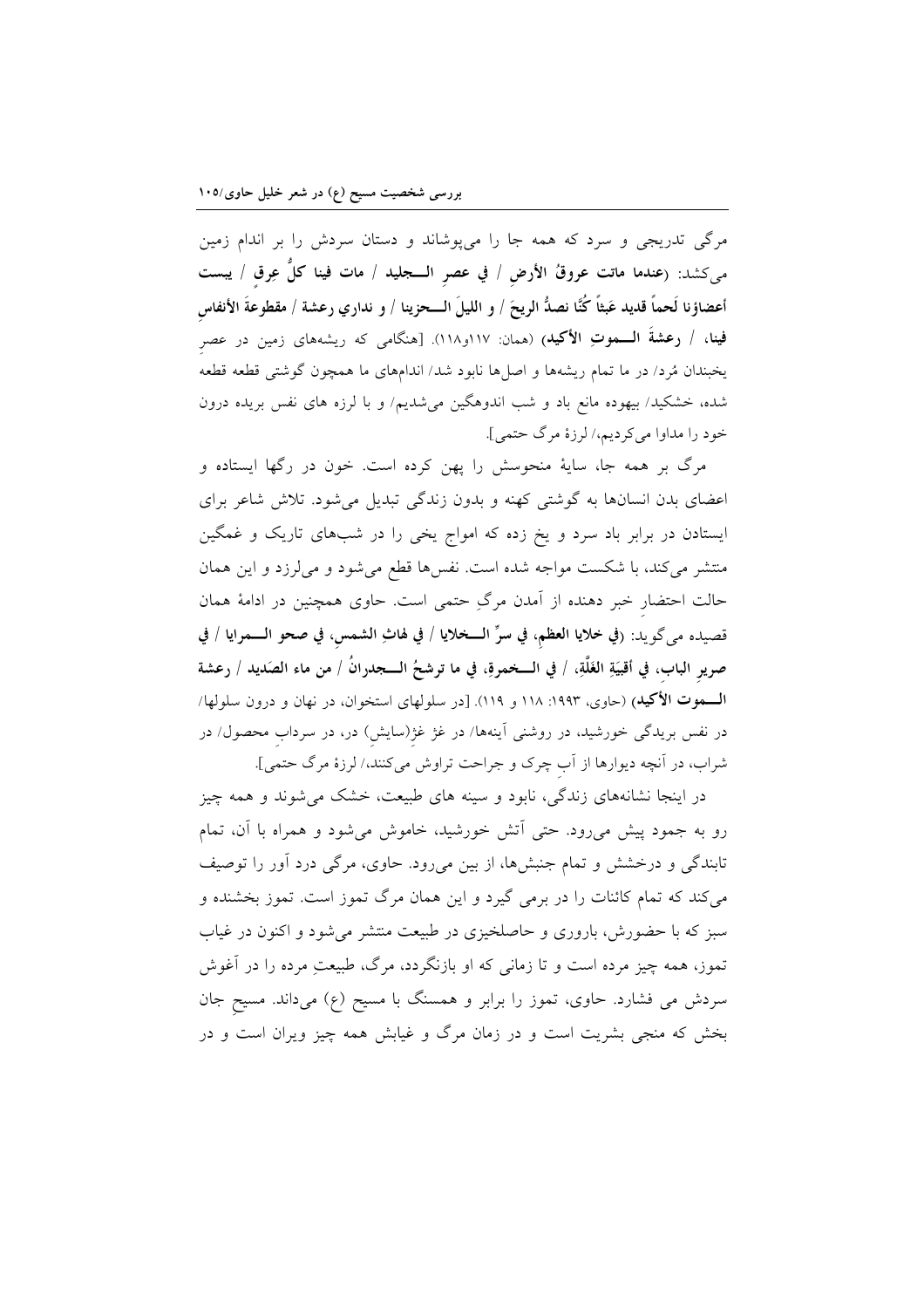مسیر نیستی حرکت میکند. مرگ طبیعت در شعر حاوی، همان مرگ تموز و بالطبع مرگ مسیح رهایی بخش است و این مرگ، نمادی از شکست آمال و آرزوهای شاعر است. شکستی سخت و سهمگین که شاعر در زیر فشار رنج آور آن، شانه خم میکند. ٤-٤. ظهور(رستاخيز)

رودلف بولتمان در کتاب مسیح و اساطیر چنین میگوید: «بر اساس عهد جدید، اهمیت سرنوشت ساز عیسی مسیح (ع) در این است که ظهور، مصایب و تبدیل شدنش به نمادی مقدس بیانگر نوعی از رستاخیز است و او همان کسی است که» قرار است بیاید «و ما نباید به جستجوی کسی دیگر باشیم.» (بولتمان، ۱۳۸۵: ۹۸).

اندیشه و احساسات خلیل حاوی و در واقع مدار ذهنیات وی، دارای دو قطب اساسی است: قطب نخستین، دلتنگی از حیات و احساس بطلان در کوشش برای رسیدن به یقین است و این قطب، شاعر را به پأس و تفکر در برابر زندگی وا میدارد و قطب دوّم ایمان اوست به پیکار و جستجوی آفاق نو و ایمان به پیروزی این قطب. این ویژگی، نمایشگر دو مرحله از حیات شاعر است. (شفیعی کدکنی، ۱۳۸۰: ۱٤۸).

حاوی از جمله شاعرانی است که به رستاخیز ایمان دارند، به بازگشت نیکی و حاصلخیزی، به معجزه خداوند و تغییر اوضاع، به اینکه زمانی فرا میرسد که مردم از ستم حاکم بر جامعه نجات می یابند و صلح و آزادی بر همگان سایه می افکند. او گاه آنچنان قوی به رستاخیز امیدوار است و به شیوهای از رؤیاها و آرزوهایش سخن می گوید که گویی اگر اراده کند و آنها را بخواهد، در همان زمان خواستنش، تمام رؤیاها به تحقّق میٍپیوندند و اَرزوها براَورده میشوند. او اینگونه نزدیکی رستاخیز و محال نبودن آن را نشان میدهد و در شعر "کهف"[غار] به آن اشاره میکند. در واقع وی به رستاخیزی ایمان دارد که در پی آن آرامش و عدالت در همه جا حکمفرما شود: (ما يشتَهي قلبي تُجسِّدهُ يدي/ في الطِّين يَخفق ما تُغَيِّبه الظنوِ ن / حورٌ ، يواقيتُ، عماراتُ / بضربةِ ساحر: کوڼي تکون) (حاوي، ۱۹۹۳: ۳۰۸ و ۳۰۹). [هر چه دلم ميخواهد، دستانم حاضر کنند./ و در گِل، هر چه که گمانها اَن را پنهان میکنند، میتپد:/ پریانی، یاقوتهایی، عماراتی./ با تر دستي جادوگري: موجو د شويد، پس موجو د شوند].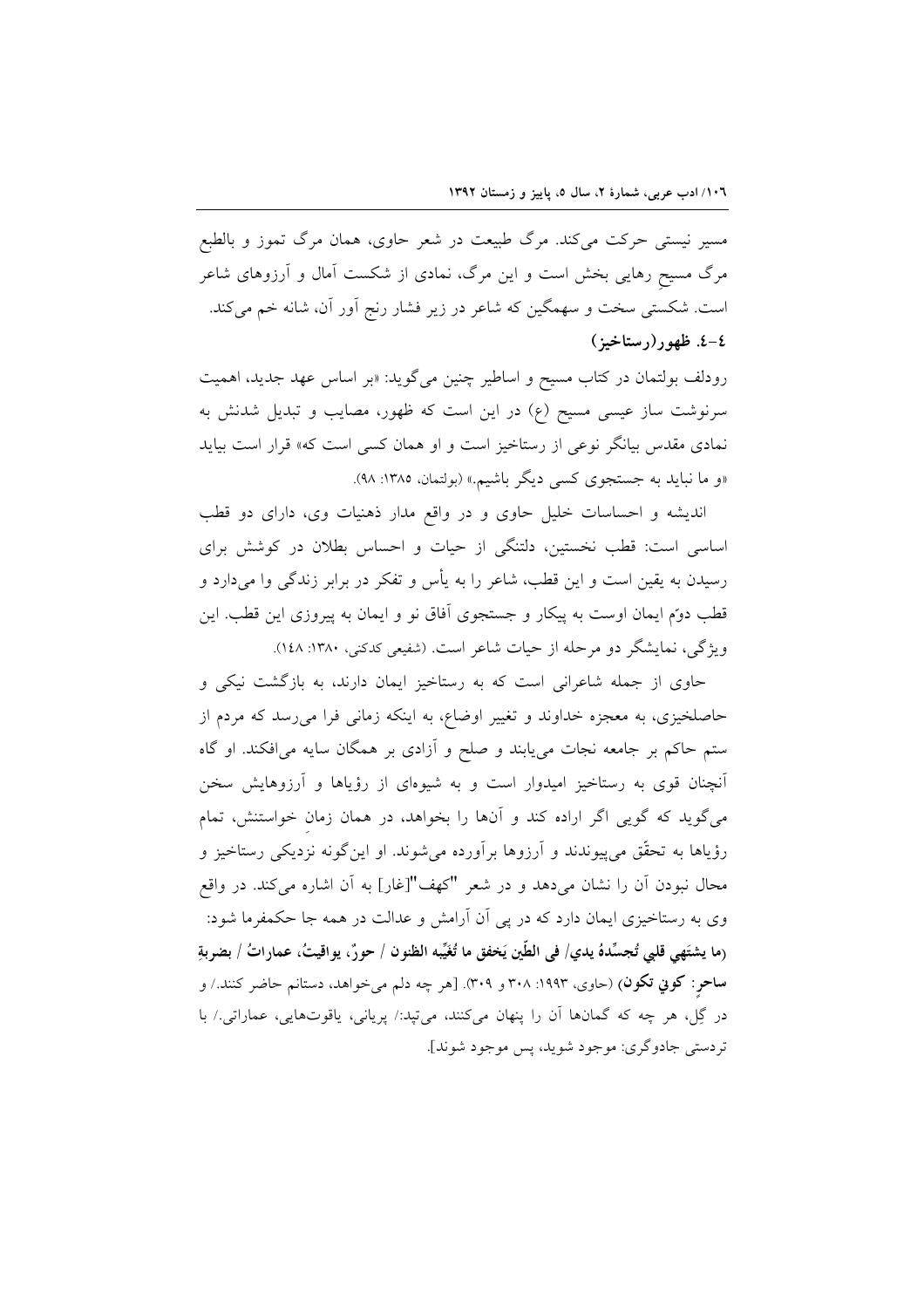در قصیده «بعد الجلید»، حاوی، برای بهبود اوضاع و نجات زمین از نازایی، دست به دامان تموز میشود. تموزی که با آمدنش، زیبایی، طراوت و حاصلخیزی همه جا را میپوشاند. حاوی، تموز را برابر با مسیح (ع) میداند. چرا که هر دو در خصلت نیکو ساختن اوضاع و احوال، معجزه گر و پر برکت بودن ذاتِ وجودیشان مشترکند. پس شاعر، تموز را فرا می خواند تا باروری و حاصلخیزی، با بیدار شدن و بازگشتش همه جا را فراگیرد. تموز که در واقع مسیح (ع) است و بازگشت این دو، نمادی از بیداری: ريا إلهَ الـــخصب، يا بعلاً يفض/ التربةَ العاقِرَ / يا شمسَ الـــحصيد / يا إلهاً ينفضُ القبرَ / و يا فِصحاً مجيد، / أنتَ يا تموزُ، يا شمسَ الـــحصيد / نَجِّنا، نجِّ عروقَ الأرض / من عُقم دَهاها و دهانا،/ أدفىء الـــموتى الـــحزانى / و الــــجلاميدَ العبيد / عَبرَ صحراء الــــجليد / أنتَ يا تَّموزُ، **یا شمسَ الـــحصید.**) (همان: ۱۱۹). [ای خداوند حاصلخیزی، ای بعلی که میشکافی / خاک عقیم را/ ای خورشیدِ خرمن(محصول)/ ای خدایی که قبر را تکان میدهی/ و ای عیدِ پاک که کار خود را به نیکویی انجام میدهی/ تو ای تموز، ای خورشیدِ خرمن(محصول)/ ما را نجات بده، ریشه های زمین را/ از نازاییای که گریبان آن و گریبان ما را گرفته، رهایی ببخش/ به مردگان اندوهگین/ و بردگان سنگی/ در میان صحرای یخ زده، گرما ببخش/ تو ای تموز، ای خورشيد خرمن(محصول)].

حاوی با اشاره به عید فصح که عید مسیحیان است، حضور پر برکت مسیح (ع) را نشان میدهد و او را با تموزی که حاصلخیزی به بار میآورد، برابر میداند. پس تموزی که بر خاک عقیم جاری میشود و به آن زندگانی میبخشد، همان مسیحی است که در روز فصح (عید پاک) و پس از دو روز از به صلیب کشیده شدنش، بار دیگر زنده و استوار، از میان خاک برمی خیزد و با خیزش و بازگشت جاودانهاش، حیات و دگرگونی را در همه جا میگستراند. حاوی امیدوارانه در انتظار رستاخیز مسیح (ع) به سر میبرد. در انتظار بازگشت معجزات و تولد مسیح برای بار دیگر. تولد دوباره مسیح از عشق شاعر به كودكان و زندگي: (أَثَرى يوللُه مِن حُبِّي لأطفالي / و حبِّي للحياة / فارسٌ يمتشقُ البرقَ على الغول، / على التِّنين، ماذا هَل تَعودُ الـــمُعجزات؟) (ممان: ١٥٨). [آيا چنين می پنداری که از عشق من به کودکانم/ و از عشقم به زندگی،/ دلاوری زاده شود که نور را بر غول و بر اژدها برکشد؟/ اَیا معجز مها باز می گردند؟].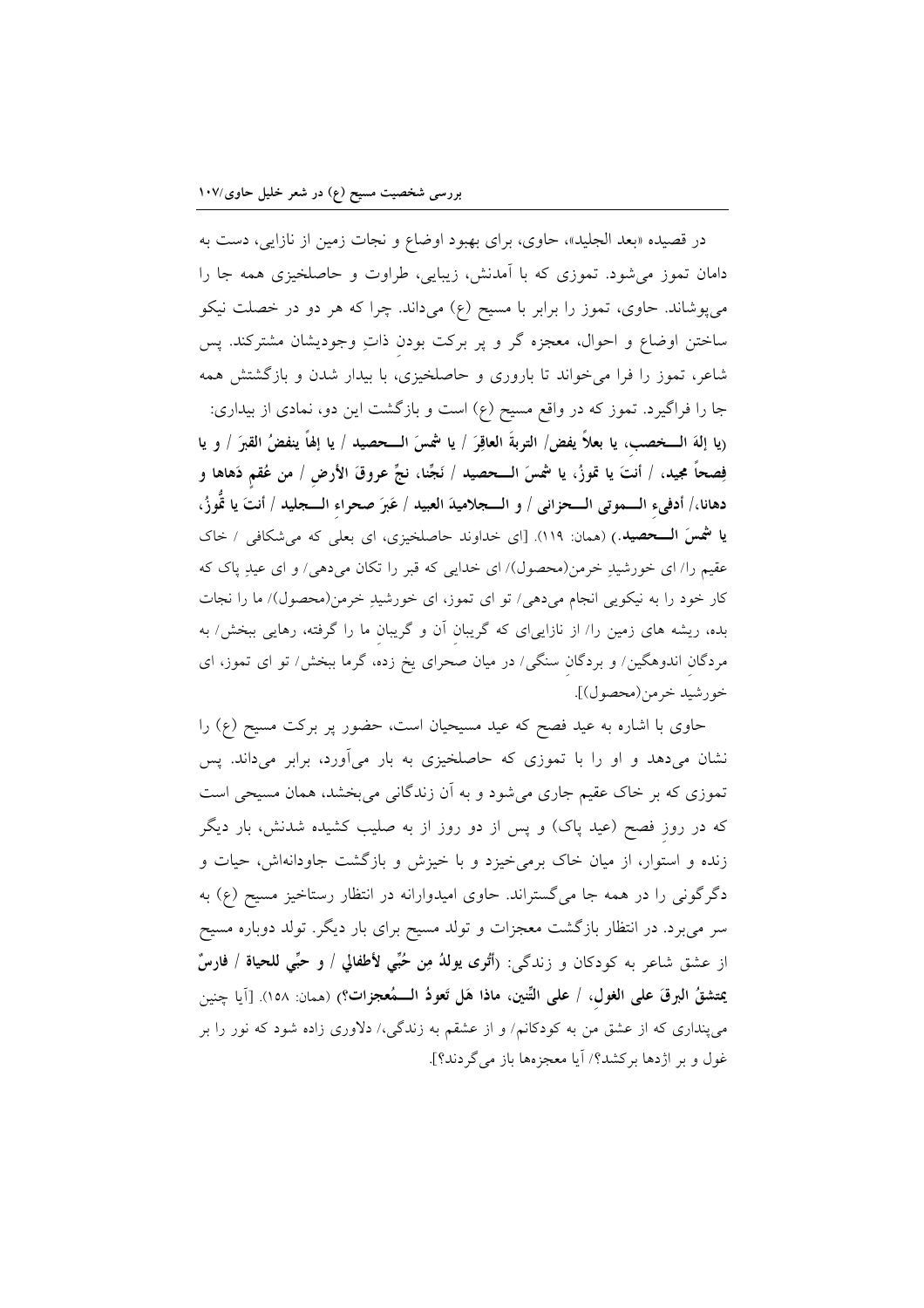حاوی گاه در حالتی میان شک و یقین به رستاخیز می نگرد و با خود می اندیشد که آیا این امکان وجود دارد که، مرده ای که شهوت مرگ او را مانند سنگ کرده است، دوباره برخیزد و بازگردد؟ آیا این معجزه امکان پذیر است؟: (أ**تری تبعث میتاً** / **حجَّرته** شهوة السموتِ؟) (همان: ٣٤١). [أيا مي ينداري مرده اي را كه شهوت مرگ او را سنگ كرده است، باز گردانی؟] اما سرانجام زمانی فرا می رسد که دودلی و احساسات دوگانه، شاعر را رها میکند و آن، زمان پیروزی مرگ بر زندگی، چیرگی امید بر یأس و سیطرهٔ اطمينان و يقين بر شک و ترديد است: (سَوْفَ يُحييه إلهٌ يتعالى / و فصول تتوالى، / يلتقى في رَحِمِ الأرضِ الفصول / بطلاً غضًّا يَصول سوف تُحييهِ الفصول.) (ممان: ٦٥٢). [او را زنده خواهد کرد خداوندی که متعالی است/ و فصلهایی که پی در پی میآیند،/ در رحم زمین، فصلها به هم میپیوندند،/ قهرمانی پر طراوت و شاداب که یورش میبرد/ و فصلها او را زنده خواهند کرد].

## ٤-٥. خليل حاوي در جايگاهي برابر با اسطورهها

حاوی در اشعار خود، گاه با شخصیتهای نمادین درمی آمیزد. زمانی تموز می شود. خداوند حاصلخیزی و باروری. و زمانی العازر در سال ۱۹٦۲ میشود. کسی که از زندگی خود که همچون مرگ در حیات است، رنج میکشد. گاه سندباد میشود که عمر خود را در ناآرامی و در سفر سپری میکند و گاه مسیح پیامبر میگردد. و اینها همه برای این است که او در اشعار خود، تا حد بسیار زیادی بر اسطورهها و رموز تکیه می کند. تا جایی که آنها را اساسی برای بیان تجارب خویش قرار میدهد و برای همین است که شخصیت مضطربش در آن اسطورهها و نمادها، منعکس میگردد (جَبر، ۱۹۹۱: ۷۱ و۷۲). حاوی گاه در شعر خود به این نکته که تموز و مسیح دو شخصیت همسانند، اشاره می کند. چرا که هر دو صاحب خصوصیاتی همانندند، خصوصیاتی همچون: زنده گشتن

دوباره، مملو ساختن دنیا از امنیّت، حاصلخیزی، آزادی و نشاط در زمان ظهورشان. براي نمونه در قصيده «بعد الجليد» چنين ميگويد: (أنتَ يا تــموزُ، يا شمسَ الـــحصيد / نَجِّنا، نَجِّ عروقَ الأرض / من عُقم دَهاها و دهانا،/ أدفى ء الـــموتى الـــحزانى / و الــــجلاميدَ العَبيد / عَبرَ صحراء الـــجليد / أنتَ يا تـــموزُ، يا شمسَ الـــحصيد.) (حاوي، ١٩٩٣: ١١٩ و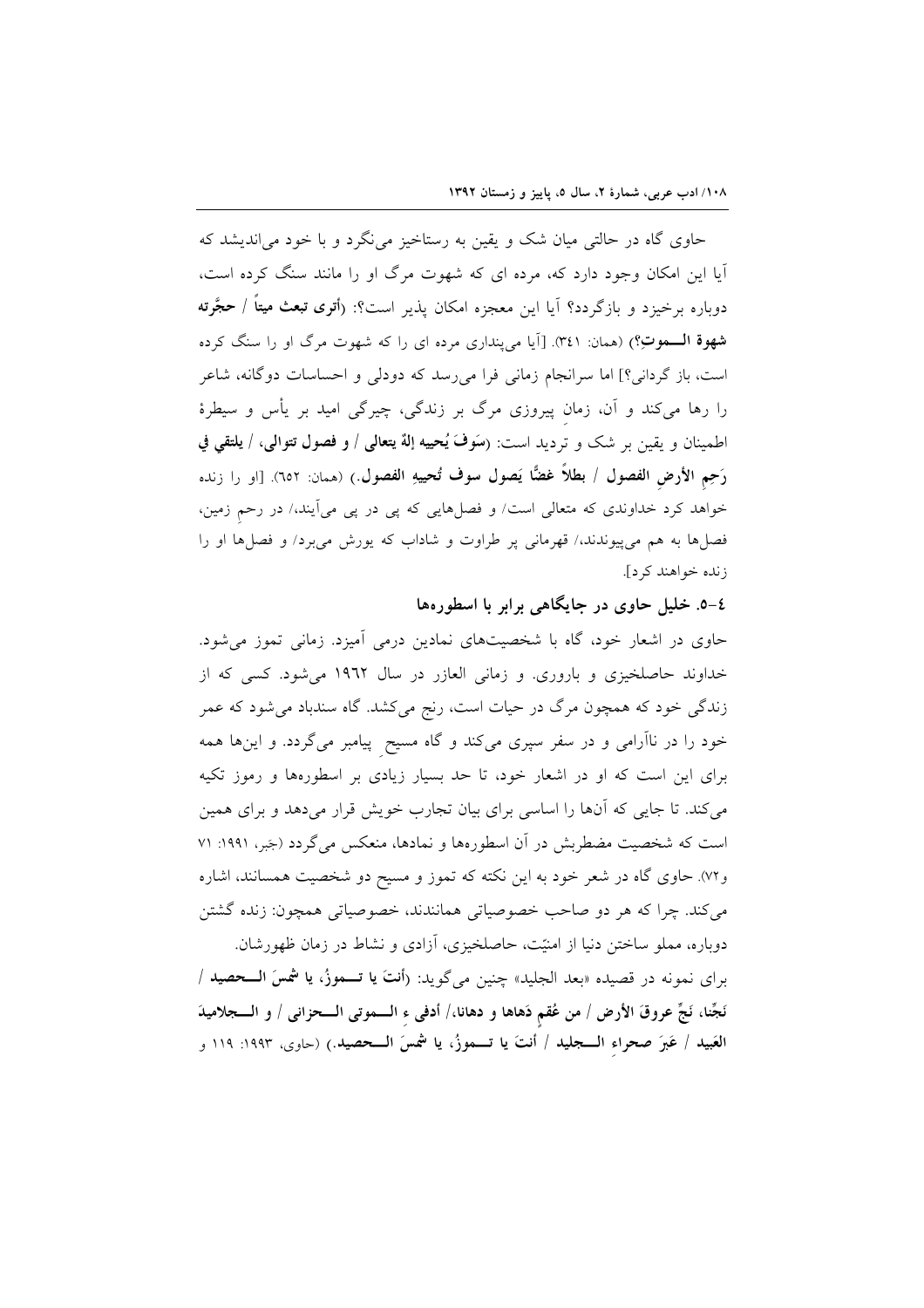۱۲۰). در اینجا تموز با مسیح (ع) یکی است. تموز، زمین را از نازایی نجات میدهد و مسیح معجزه گر، زمینیان را از ظلم و جور زمانه، رهایی میبخشد و مردگان غمگین را گرم و زنده می کند و البته هر دو نمادی هستند از ملّتی سلحشور و آزاده که در برابر ستم می ایستد و شرایط را تغییر می دهد.

حاوي در جايبي ديگر ميگويد: (أنتمُ أنتنَّ يا نسل إلهٍ / دمُهُ يُنبتُ نيسان التلال / أنتمُ أنتنَّ في عمري / مصابيحٌ، مروجٌ، و كفاه / و أنا في حُبِّكم، في حُبِّكنَّ / – و فِدى الزنبق في تلك الــــجباه–/ أتـــحدَّى مـــحنةَ الصَّلب،/ أُعاني الـــموتَ في حبِّ الـــحياة.) (همان: ١٣٤و ١٣٥). [شما(مردان)، شما(زنان) ای نسل خداوندی که/ خونش، بهار تپهها را میرویاند/ شما(مردان)، شما(زنان) در زندگی من/ چراغهایی هستید، و علفزارهایی، و آن را کافیست/ و من در عشق شما(مردان)، در عشق شما(زنان)/ – برای نجات زنبق در آن پیشانیها  $-$  در برابر رنج به صلیب کشیده شدن مقاومت میکنم،/ به جهت عشق به زندگی از مرگ آزار میبینم].

در اینجا شاعر به نسلی اشاره میکند که به قصد نجات میهن میشتابند. کسانی از نسل خداوند باروری. از نسل تموز که خونش، تپه های بهاران را می رویاند و همه جا را سبز میکند و این، همان مسیح (ع) است. پس میتوان گفت نسلی از مسیح است که با ظهورش همه چیز غرق نیکویی میگردد و در قسمت آخر قصیده، شخصیت شاعر با شخصیت مسیح در میآمیزد. اکنون شاعر مسیح است. بنابراین وی تموز نیز هست. چرا که این دو، با هم برابرند. در اینجا حاوی همچون مسیح (ع)، در برابر محنت به صلیب کشیده شدن پایداری میکند و در راه مرگ، به عشق زندگی، سختی میکشد و رنج می برد. او بر دشواری مرگ صبور است به امید رستاخیز و حیات پس از آن. حاوی در جای دیگری، در قصیده «قطار الـمحطة»، بار دیگر خود را در جایگاه مسیح (ع) و در زير گزش تازيانهٔ بي رحم ميبيند. پس چنين ميگويد: (رَاوَغتُ طولَ الليل، / غولَ مؤامراتٍ و اغتيال / يَشتَفُّ طَعمَ غرائب التعذيب / ممتعةً، حلال، / و حمدتُ ذئباً يشتهي / لَحمَ الفريسةِ / غضَّة الأعضاء غيرَ مشوَّهَة، / و بَلَوتُ لسعَ السوطِ / في جسد البري ء / و عشتُ في أعضائِهِ السَّمتأوِّهَة.) (همان: ٥١٣ و ٥١٤ و ٥١٥).

[در طول شب، دیو دسیسه و ترور را فریب دادم،/ که طعم شکنجه های عجیب را می بلعد/ در حالی که دلپذیر و لذیذ است، حلال است،/ و ستودم گرگی را که مشتاق و تشنهٔ/ گوشت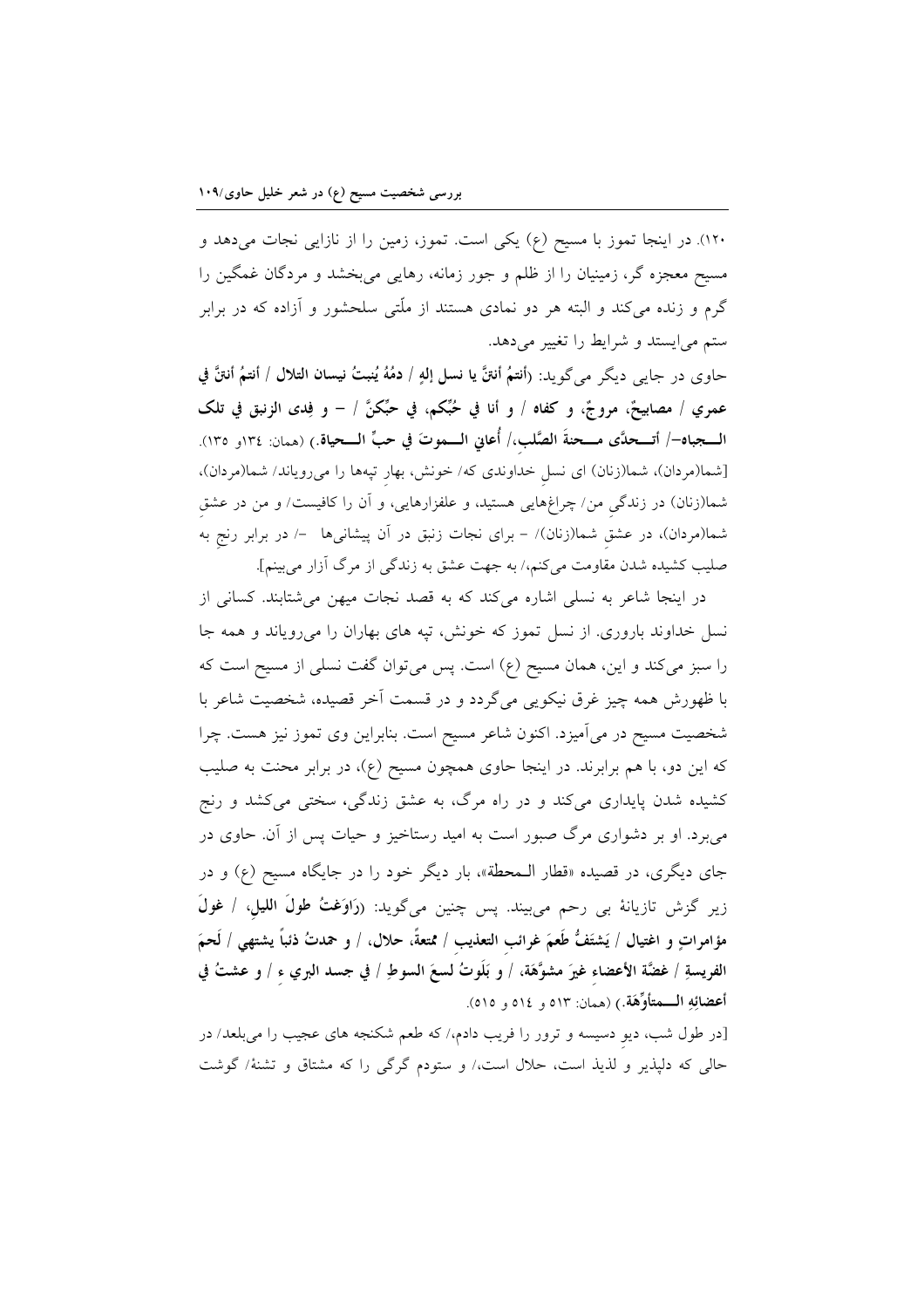شکاری است که/ اعضاء تر و تازه و شادابش، معیوب و ناقص نیست،/ و نیش تازیانه را در جسم شخص پاک و بی گناه اَزمودم/ و در اعضایش که بانگِ اندوه بر میآورد، زندگی کردم].

### نتيجه گيري

الف- مسیح در شعر خلیل حاوی، اسطوره است. اسطورهای جان بخش که همه چیز را از نو آغاز میکند و جهانی بر پایهٔ نیکویی و انسان دوستی بنا میسازد. حاوی به مسیح همانند نمادی نیرومند که قدرت بازتاب احساسات واقعیش و نشان دادن اوج آرزویش را دارد، نگاه می کند. نمادی با شکوه که تجلی گاهِ دورنمای آزادی، برابری و عدالت است.

ب- مسیح در نظر خلیل حاوی، سمبل قهرمانی است که رستاخیز را با خود به همراه میآورد. او میخواهد ایمان و ارادهٔ به خواب رفتهٔ مردم را در راه هدفی روشن، محکم و راسخ گرداند. بنابراین با خلاقیّت خود، مسیح را به عنوان نیرومندترین نماد و گاه در کنارش تموز، خداوند خیزش را به کار میگیرد و شخصیتهای دلخواهش را در قالب این نمادهای اساطیری می گنجاند و رموز پنهانشان را به تصویر می کشد. ج- او با زبان و ساختار شعری خود، سعی بر ترسیم شخصیتی اسطوره ای دارد که از چهره دینی و واقعی مسیح، چندان فاصلهای ندارد. اما پوشش اسطوره و نماد، این شخصیت را در لایه ای از رموز و اعمال خارق|لعاده پنهان کرده و آن را به آمال و

منابع

### قرآن كريم

الآلوسي، شهابالدين محمود، روح الـــمعاني، بيروت: دار إحياء التراث العربيي، الطبعة الرابعة ١٩٨٥ه. الياده، ميرچا، ا**سطوره رويا راز**، ترجمهٔ رويا منجم، تهران: نشر علم، چاپ سوم،١٣٨٢ش. \_\_\_\_، چشم اندازهای اسطوره، ترجمهٔ جلال ستاری، تهران: نشر توس، چاپ اول، ۱۳٦۲ش. ـــــــــــــــــ ، **رساله در تاریخ ادیان**، ترجمهٔ جلال ستاری، تهران: انتشارات سروش، چاپ سوم، ۱۳۸۵ش. ــــــــــــــــ ، **مقدمه بر فلسفهای از تاریخ(اسطوره بازگشت جاودانه)**، ترجمهٔ بهمن سرکاراتی، تبریز:

آرزوهایی دور و دراز پیوند زده و به سوی رؤیای جاودانگی و خلود کشانده است.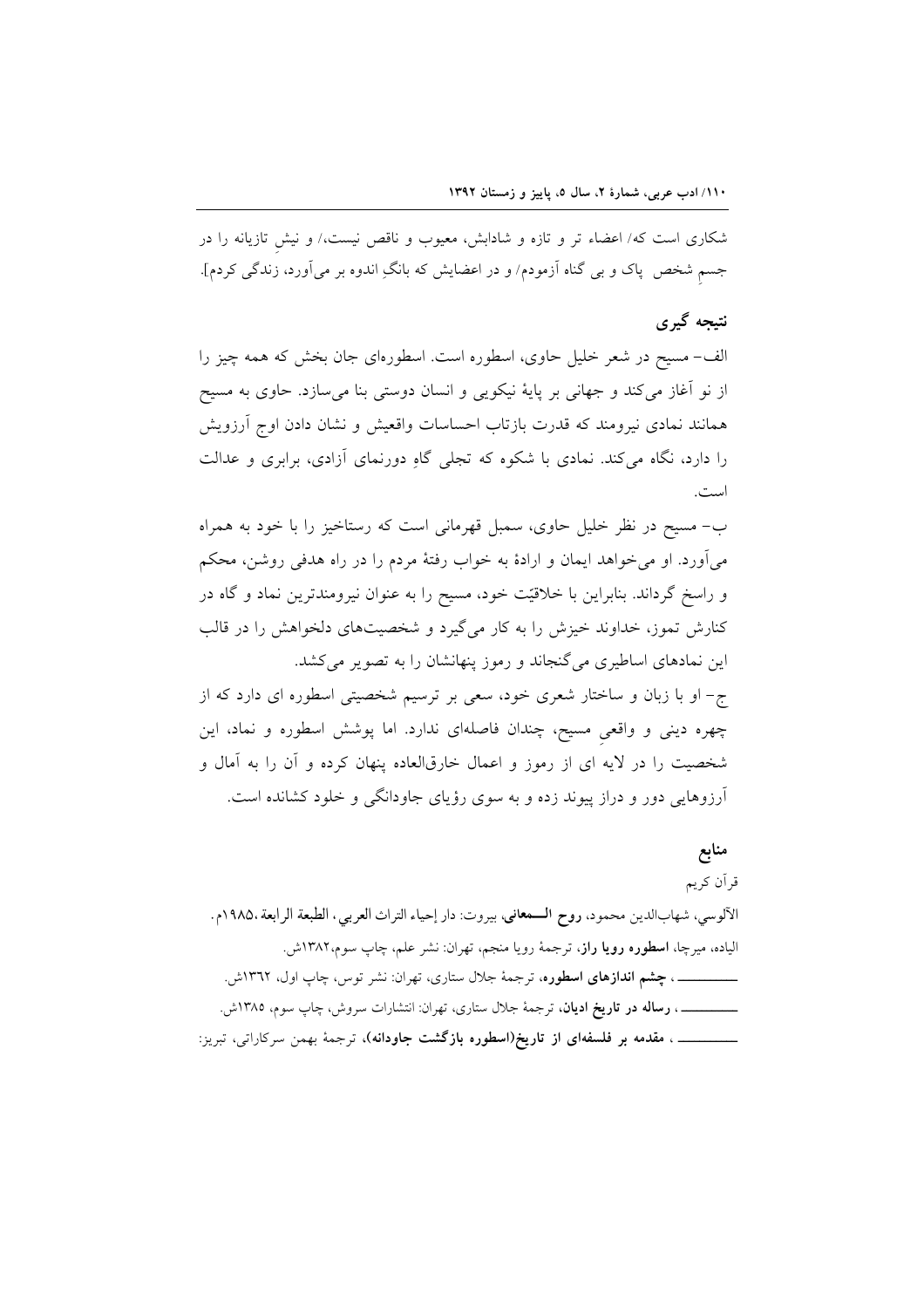انتشارات نيا،چاپ اول،١٣٦٥ش.

بولتمان، رودلف، مسيح و اساطير، ترجمة مسعود عليا، تهران: نشر مركز، چاپ دوم، ١٣٨٥ش. بهشتی، احمد، عیسی پیام آور اسلام، تهران: انتشارات اطلاعات، ۱۳۷۳ش. جَبر، جميل، **شعراء لبنان- خليل حاوي**، بيروت: دار المشرق، ١٩٩١م. جحاً، ميشال خليل، **الشعر العربي الحديث من أحمد شوقي إلى محمود درويش**، بيروت، دار العودة، الطبعة الأولى ، ١٩٩٩م. الـجيوسي، سلمي الخضراء، الإتجاهات و الحركات في الشعر العربي الحديث، ترجمة الدكتور عبدالواحد لؤلؤه، بيروت: مركز دراسات الوحدة العربية، الطبعة الأولى، ٢٠٠١م. الـحاوي، ايليا، مع خليل حاوي في مسيرة حياته و شعره، بيروت: دار الثقافة، بي تا حاوي، خليل، الأعمال الشعرية الكاملة، بيروت: دار العودة، ١٩٩٣م. حلاوي، يوسف، الأسطورة في الشعر العربي المعاصر، دار الآداب، الطبعة الاولى، ١٩٩٢م. الخطيب، عبدالكريم، المسيح في القرآن و التورات و الإنجيل، بيروت: دار المعرفة، الطبعة الثانية، ١٩٧۶م. رجایی، نجمه، اسطورههای رهایی- تحلیل روانشناسانه اسطوره در شعر عربی معاصر، مشهد: دانشگاه فردوسی مشهد، چاپ اول، ۱۳۸۱ ش. رزوق، أسعد، الأسطورة في الشعر المعاصر...الشعراء التموزيون، بيروت: مجلة آفاق،١٩٥٩م. زايد، على عشرى، استدعاء الشخصيات التراثية في الشعر العربي المعاصر، القاهرة: دار الفكر العربي، ١٩٩٧م. الزمـخشري، محمود بن عمر، **تفسير الكشاف**، تهران: نشر أدب الحوزه، بي تا ساعي، أحمد بسام، حركة الشعر العربي الحديث من خلال أعلامه في سورية, دمشق: دار الفكر، الطبعة الأولى، ٢٠٠٦م. شفیعی کدکنی، محمد رضا، **شعر معاصر عرب**، تهران: انتشارات سخن، ۱۳۸۰ش. الصاوي، احمد، حاشية الصاوي على الجلالين، بيروت: الـمكتبة العصرية، ١٤٢٣ق. الضاوی، أحمد عرفات، كاركرد سنت در شعر معاصر عرب، ترجمه د. سید حسین سیدی، مشهد: دانشگاه فردوسی مشهد، ۱۳۸٤ ش. الظاهر، عدنان، مسيح السياب و مسيح خليل حاوي، مركز الرافدين للدراسات و البحوث الاستراتيجية، ٢٠١٢م. على، عبد الرضا، الأسطورة في شعر السيّاب، بيروت: دار الرائد العربي، الطبعة الثانية، ١٩٨۴م. على، فاضل عبد الواحد، عشتار و مأساة تموز، بغداد: دار الـحرية، ١٩٧٣م. عوض، ريتا، أسطورة المموت و الانبعاث، رسالة مقدمة إلى دائرة اللغة العربية و لغات الشرق الأدنى، بيروت: